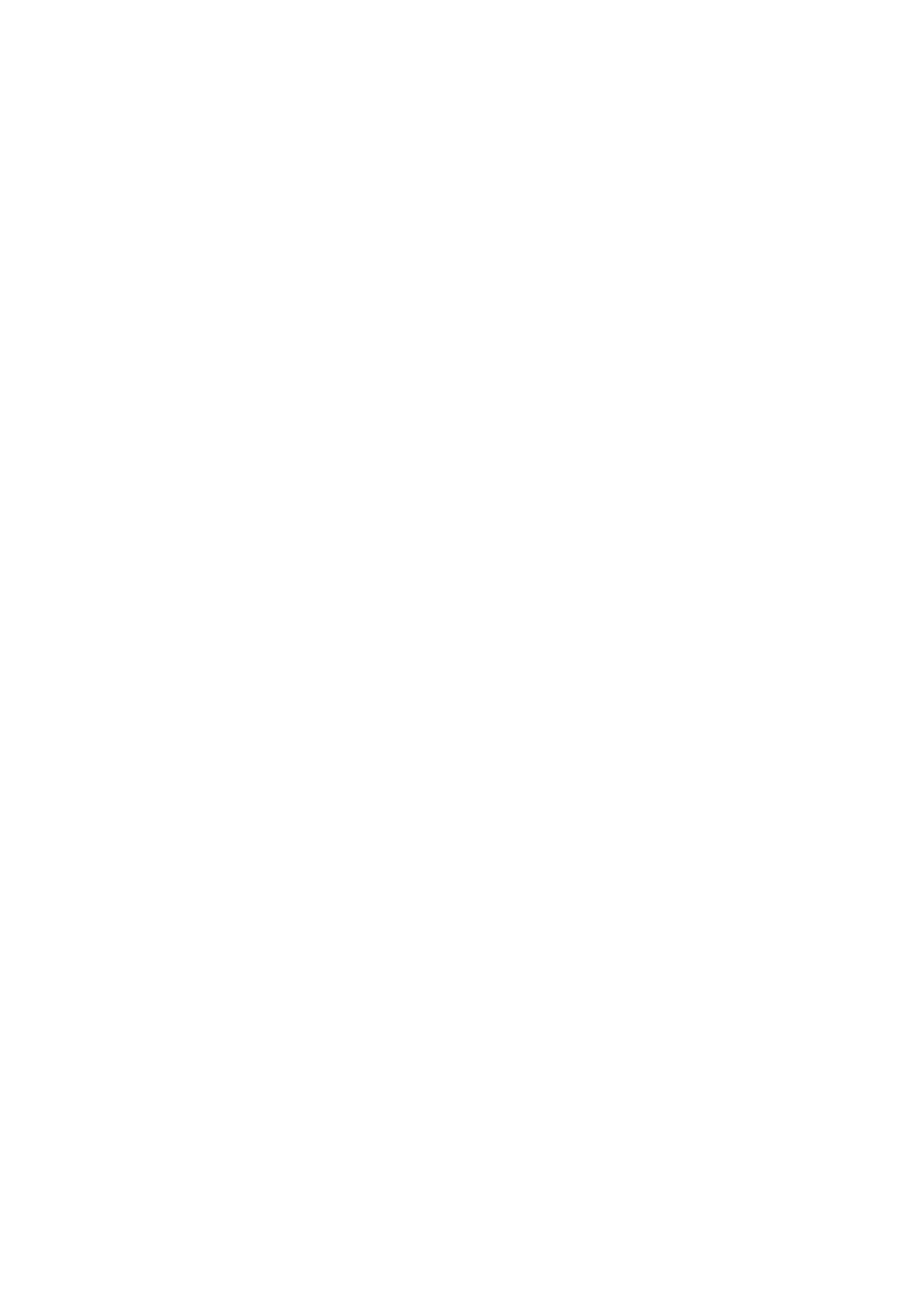

**Queensland** 

# **Strong and Sustainable Resource Communities Act 2017**

## **Contents**

| Preliminary                                                                                                                                  |                   |
|----------------------------------------------------------------------------------------------------------------------------------------------|-------------------|
|                                                                                                                                              | 5                 |
|                                                                                                                                              | 5                 |
|                                                                                                                                              | 5                 |
|                                                                                                                                              | 5                 |
|                                                                                                                                              | 6                 |
| Provisions for the benefit of residents of communities in the vicinity<br>of large resource projects                                         |                   |
| Prohibition on 100% fly-in fly-out workers for large resource projects                                                                       | 6                 |
| Requirement for operational workforce management plan if s 6                                                                                 | 6                 |
| Coordinator-General may make guideline for operational workforce                                                                             | 8                 |
| Offence relating to advertising or document about recruitment for large                                                                      | 8                 |
| Requirement for owner of, or proponent for, large resource project to<br>prepare a social impact assessment                                  | 8                 |
| Requirement for social impact assessment for large resource projects<br>under the Environmental Protection Act 1994                          | 10                |
| Coordinator-General may state conditions to manage the social impact<br>of large resource projects generally                                 | 10                |
| Coordinator-General may nominate large resource project as a project<br>for which persons employed during construction phase are workers for | 11                |
| Publication of details of nearby regional communities and large resource                                                                     | 12                |
| Owner of large resource project must advise Coordinator-General of                                                                           | 12                |
| Coordinator-General may require relevant information                                                                                         | $12 \overline{ }$ |
|                                                                                                                                              |                   |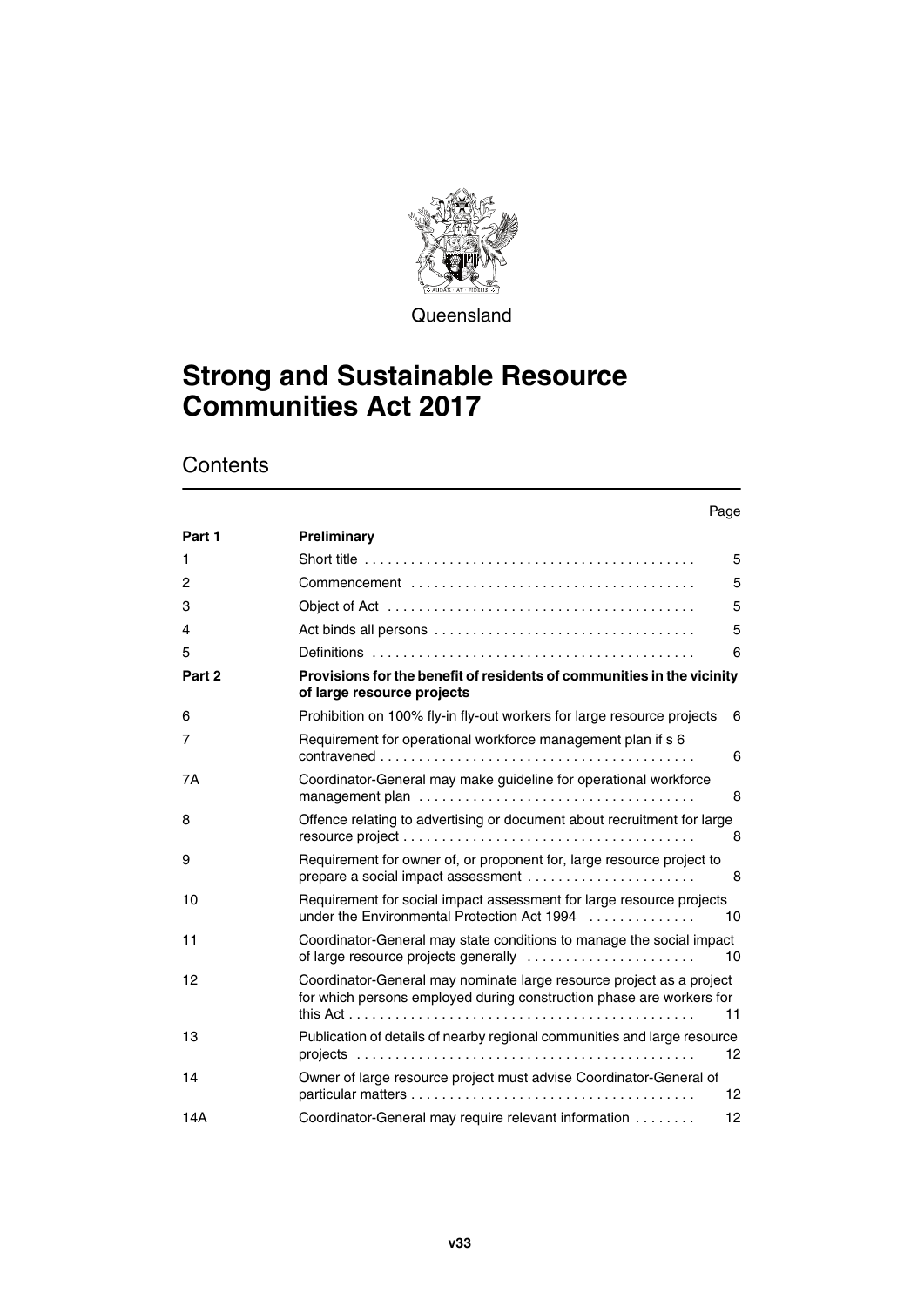#### **Contents**

| 14B               |            | Giving Coordinator-General a false or misleading document<br>13                                                                            |    |  |  |  |  |
|-------------------|------------|--------------------------------------------------------------------------------------------------------------------------------------------|----|--|--|--|--|
| 15                |            | Regulation-making power<br>14                                                                                                              |    |  |  |  |  |
| Part 3            |            | <b>Amendment of Acts</b>                                                                                                                   |    |  |  |  |  |
| <b>Division 1</b> |            | <b>Amendment of this Act</b>                                                                                                               |    |  |  |  |  |
| 16                |            |                                                                                                                                            | 14 |  |  |  |  |
| 17                |            |                                                                                                                                            | 14 |  |  |  |  |
| <b>Division 2</b> |            | <b>Amendment of Anti-Discrimination Act 1991</b>                                                                                           |    |  |  |  |  |
| 18                |            |                                                                                                                                            | 14 |  |  |  |  |
| 19                |            | 14<br>Insertion of new ch 5B $\dots\dots\dots\dots\dots\dots\dots\dots\dots\dots\dots\dots\dots\dots$                                      |    |  |  |  |  |
|                   | Chapter 5B | Discrimination against residents of regional<br>communities (complaint)                                                                    |    |  |  |  |  |
|                   | 131B       | Definitions for chapter                                                                                                                    | 15 |  |  |  |  |
|                   | 131C       | Prohibition on discrimination against persons in nearby<br>regional communities in relation to work on large resource                      | 16 |  |  |  |  |
|                   | 131D       | Provisions of this Act that do not apply for this chapter                                                                                  | 17 |  |  |  |  |
|                   | 131E       | Burden of proof-general principle                                                                                                          | 17 |  |  |  |  |
|                   | 131F       | Reason for action to be presumed unless proved otherwise                                                                                   |    |  |  |  |  |
|                   |            |                                                                                                                                            | 17 |  |  |  |  |
|                   | 131G       | Evidentiary aid                                                                                                                            | 18 |  |  |  |  |
| 20                |            | Amendment of schedule (Dictionary)                                                                                                         | 18 |  |  |  |  |
| <b>Division 3</b> |            | <b>Amendment of Mineral Resources Act 1989</b>                                                                                             |    |  |  |  |  |
| 21                |            |                                                                                                                                            | 19 |  |  |  |  |
| 22                |            | 19<br>Amendment of s 6 (Meaning of mineral)                                                                                                |    |  |  |  |  |
| 23                |            | Amendment of s 197 (Application for renewal of mineral development<br>19                                                                   |    |  |  |  |  |
| 24                |            | Amendment of s 208 (Adding other minerals to licence)                                                                                      | 20 |  |  |  |  |
| 25                |            | Amendment of s 232 (Eligible person may apply for mining lease)                                                                            | 20 |  |  |  |  |
| 26                |            | Amendment of s 334J (Access rights for particular activities)<br>20                                                                        |    |  |  |  |  |
| 27                |            | Amendment of s 334ZE (Persons who may apply for, or be granted, a<br>mining tenement for land in the area of MDLA364)<br>20                |    |  |  |  |  |
| 28                |            | Amendment of s 334ZF (Persons who may apply for, or be granted, a<br>mining tenement for particular land in the area of SL12/42239).<br>20 |    |  |  |  |  |
| 29                |            |                                                                                                                                            | 21 |  |  |  |  |
|                   | Part 4A    | Moratorium relating to mineral (f)                                                                                                         |    |  |  |  |  |
|                   | Division 1 | Preliminary                                                                                                                                |    |  |  |  |  |
|                   | 334ZJA     |                                                                                                                                            | 21 |  |  |  |  |
|                   | 334ZJB     | Relationship with other provisions                                                                                                         | 21 |  |  |  |  |
|                   |            |                                                                                                                                            |    |  |  |  |  |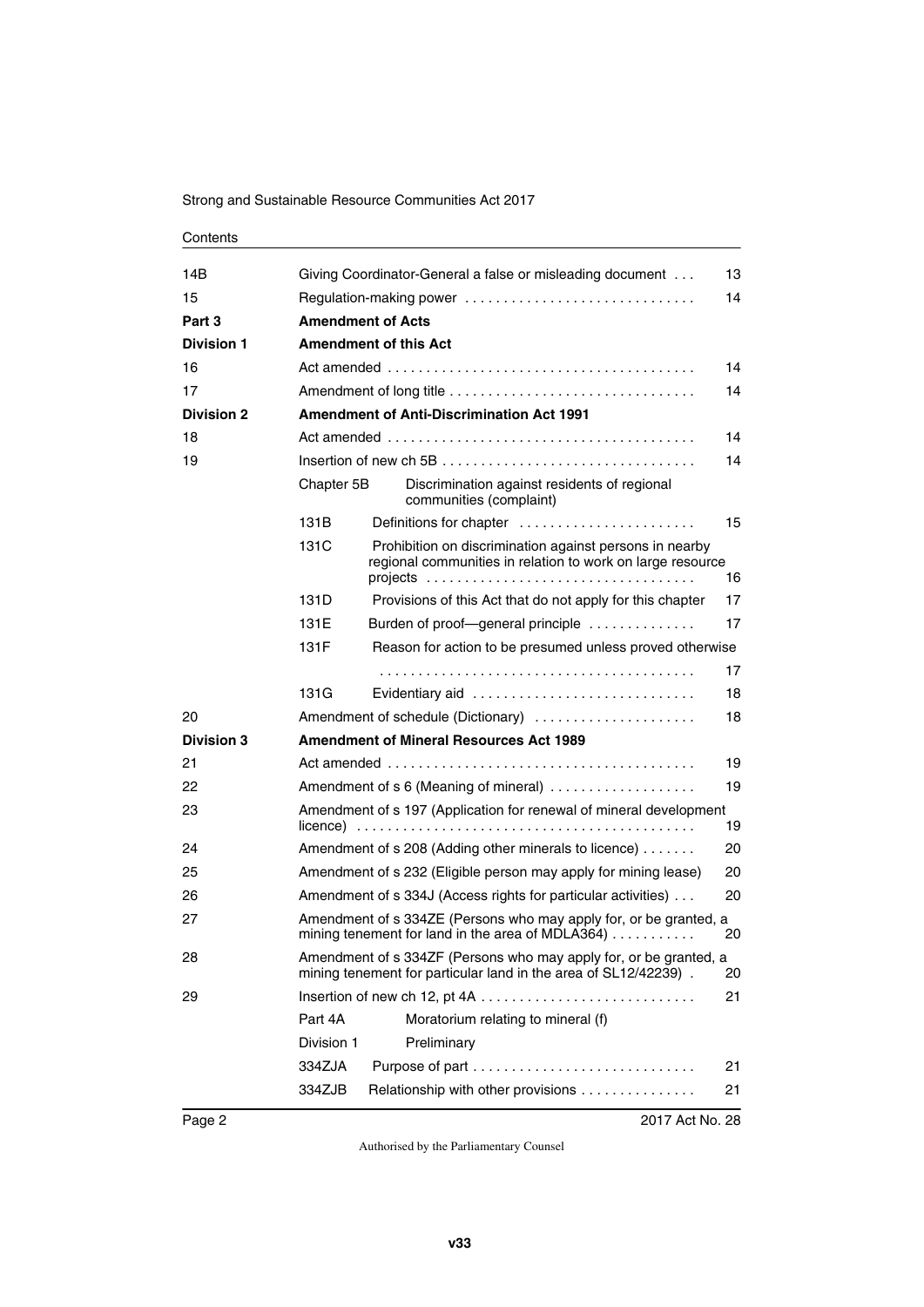#### **Contents**

|            | 334ZJC                                        | Inconsistency with other provisions                  | 21 |
|------------|-----------------------------------------------|------------------------------------------------------|----|
|            | Division 2                                    | Activities for mineral (f)                           |    |
|            | 334ZJD                                        | Prohibitions relating to mineral (f)                 | 22 |
|            | 334ZJE                                        | Activities under mineral (f) development licence     | 23 |
|            | 334ZJF                                        | Obligations under mineral (f) development licence    | 24 |
|            | 334ZJG                                        | Automatic renewal of mineral (f) development licence | 24 |
| 30         | Amendment of s 363 (Substantive jurisdiction) |                                                      | 24 |
| 31         |                                               | Amendment of sch 2 (Dictionary)                      | 25 |
| Schedule 1 |                                               |                                                      | 26 |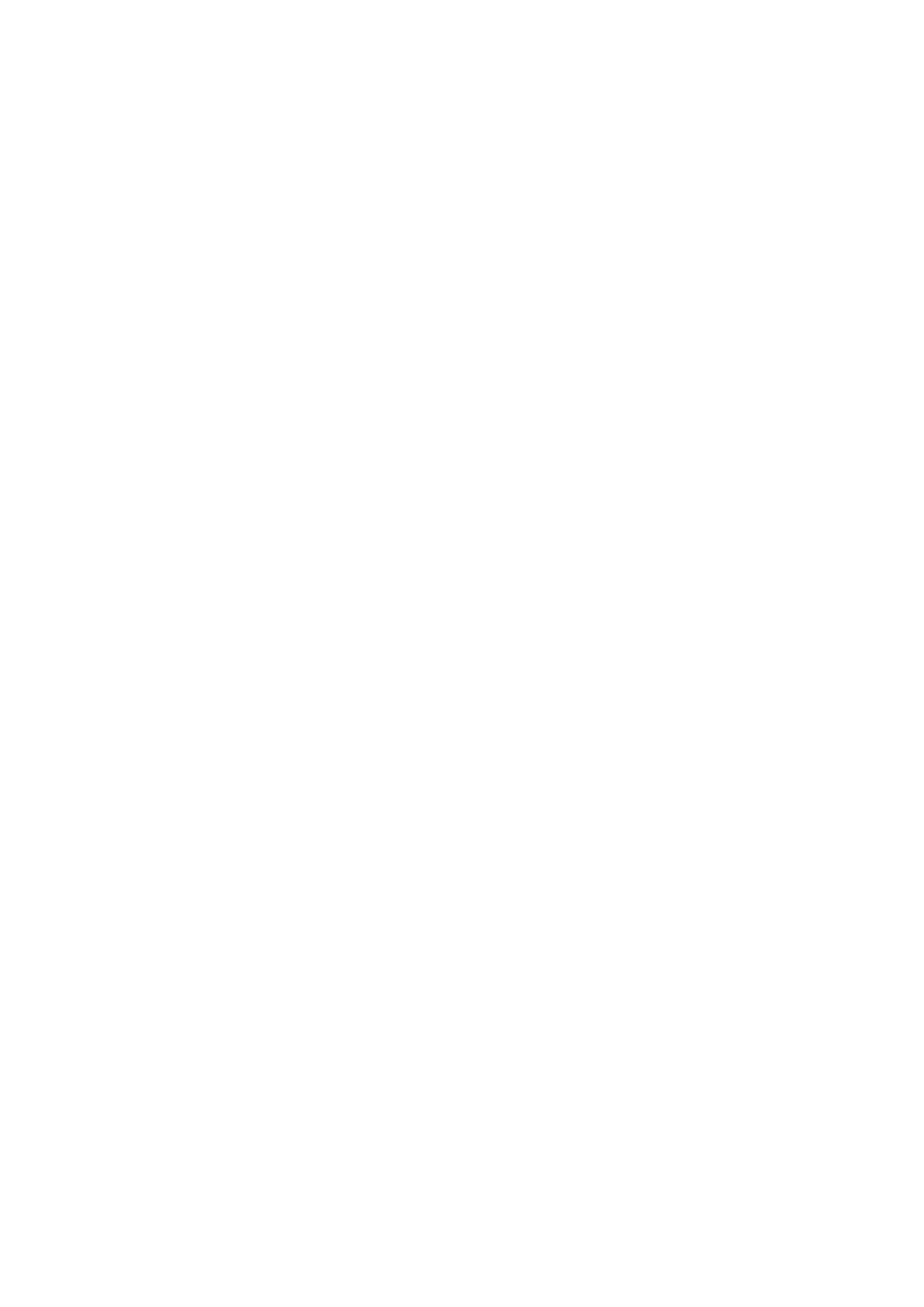### **The Parliament of Queensland enacts—**

## <span id="page-6-0"></span>**Part 1** Preliminary

#### <span id="page-6-2"></span>**1 Short title**

<span id="page-6-3"></span><span id="page-6-1"></span>This Act may be cited as the *Strong and Sustainable Resource Communities Act 2017*.

#### <span id="page-6-4"></span>**2 Commencement**

<span id="page-6-5"></span>This Act, other than part 3, division 3, commences on a day to be fixed by proclamation.

#### <span id="page-6-6"></span>**3 Object of Act**

- <span id="page-6-7"></span>(1) The object of this Act is to ensure that residents of communities in the vicinity of large resource projects benefit from the construction and operation of the projects.
- (2) The object is mainly achieved by requiring the owners of, or proponents for, large resource projects—
	- (a) to prepare a social impact assessment for the projects; and
	- (b) to employ people from nearby regional communities; and
	- (c) not to discriminate against residents from nearby regional communities when employing for the projects.

#### <span id="page-6-8"></span>**4 Act binds all persons**

- <span id="page-6-9"></span>(1) This Act binds all persons, including the State.
- (2) However, nothing in this Act makes the State liable to be prosecuted for an offence.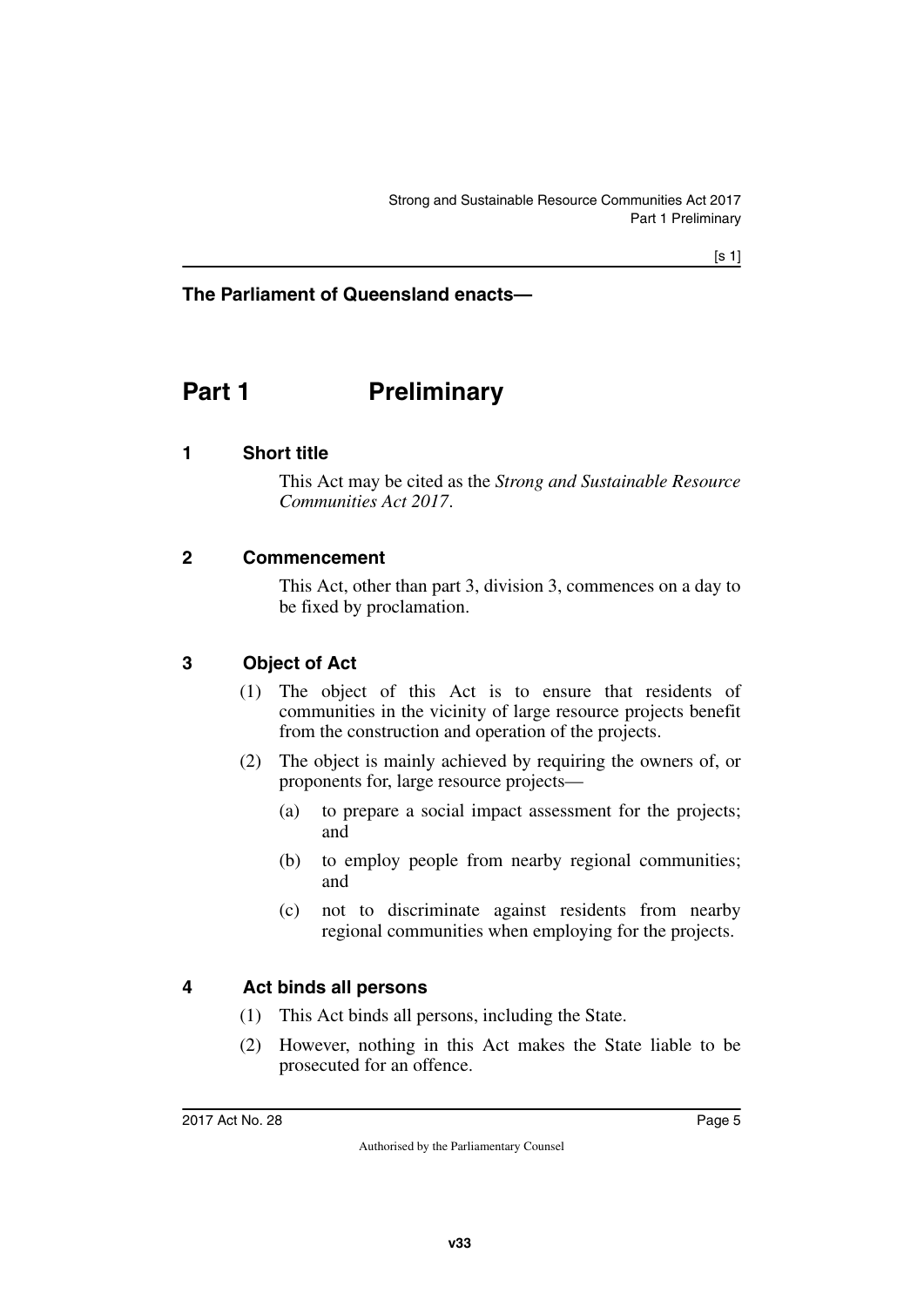Strong and Sustainable Resource Communities Act 2017 Part 2 Provisions for the benefit of residents of communities in the vicinity of large resource projects

 $[s 5]$ 

### <span id="page-7-0"></span>**5 Definitions**

<span id="page-7-3"></span><span id="page-7-1"></span>The dictionary in schedule 1 defines particular words used in this Act.

# <span id="page-7-2"></span>**Part 2 Provisions for the benefit of residents of communities in the vicinity of large resource projects**

#### <span id="page-7-4"></span>**6 Prohibition on 100% fly-in fly-out workers for large resource projects**

- <span id="page-7-5"></span>(1) This section applies to the owner of a large resource project that has a nearby regional community from the day that is 6 months after the designated day.
- (1A) For subsection (1), the designated day is the day the Coordinator-General publishes the name of the large resource project on the department's website under section 13.
	- (2) The owner must not employ a workforce for the operational phase of the project that comprises 100% of workers who are fly-in fly-out workers.
	- (3) The owner is taken to contravene subsection (2) whether it is the owner, a related body corporate of the owner, or an agent of the owner or related body corporate, that employs the workforce for the project.

#### <span id="page-7-7"></span><span id="page-7-6"></span>**7 Requirement for operational workforce management plan if s 6 contravened**

- (1) This section applies if the Coordinator-General is satisfied, after requesting information under section 14A from the owner of a large resource project that has a nearby regional community, that the owner has contravened section 6.
- (2) The Coordinator-General may, by written notice given to the owner (a *requirement notice*), require the owner to prepare a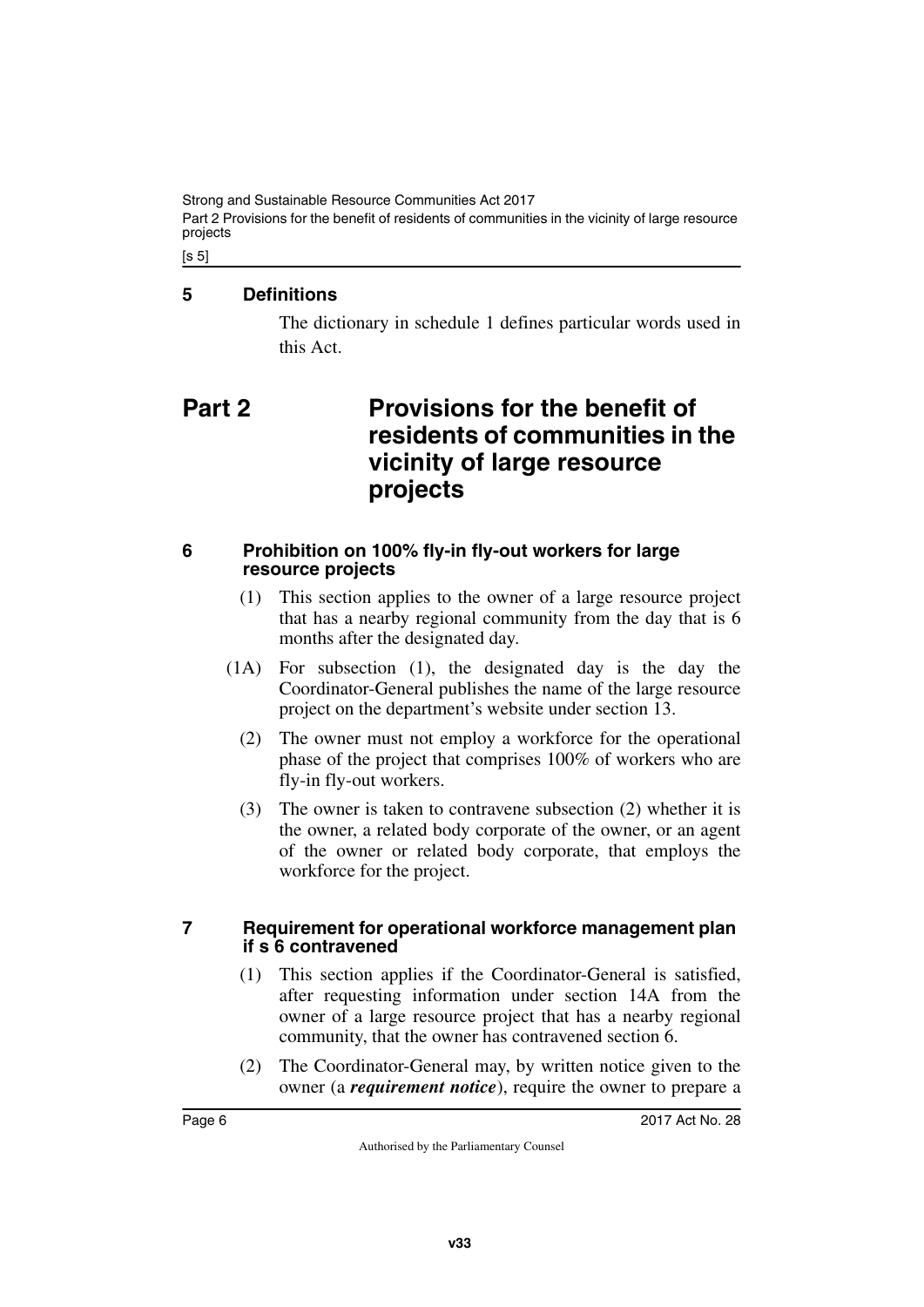plan (an *operational workforce management plan***)** for the project containing the matters stated in a guideline made by the Coordinator-General under section 7A.

- (3) In preparing the operational workforce management plan for the project, the owner must consult with the local government for each local government area within which all or part of the project, or a nearby regional community for the project, is situated.
- (4) If the Coordinator-General gives the owner a requirement notice for the project, the owner must submit to the Coordinator-General an operational workforce management plan for the project that complies with the requirement notice—
	- (a) within 3 months after receiving the requirement notice; or
	- (b) if the Coordinator-General allows a longer period by written notice to the owner, within the longer period.

Maximum penalty—800 penalty units.

- (5) The Coordinator-General may, by written notice to the owner—
	- (a) approve the plan for the project; or
	- (b) if the plan does not comply with the requirement notice, approve the plan subject to stated conditions.
- (6) Also, the Coordinator-General may state conditions for the project that relate to the plan.
- (7) If the Coordinator-General states a condition under subsection (5)(b) or (6), the stated condition is taken to be an enforceable condition for the project under the *State Development and Public Works Organisation Act 1971*, section 157A.
- (8) Except as provided in the *State Development and Public Works Organisation Act 1971*, part 7A, neither the Land Court nor the Planning and Environment Court has jurisdiction in relation to conditions stated for the project under subsection  $(5)(b)$  or  $(6)$ .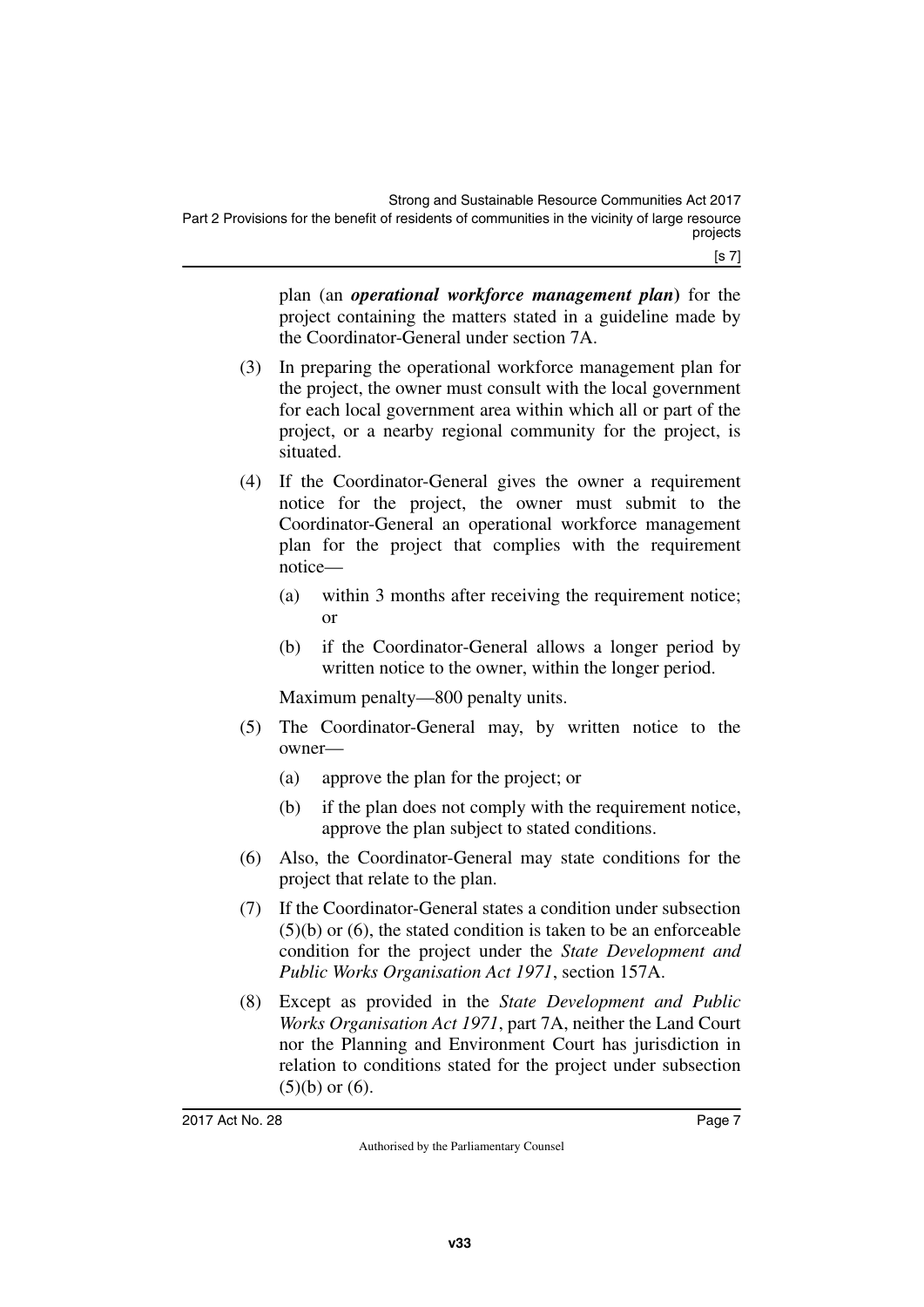Strong and Sustainable Resource Communities Act 2017 Part 2 Provisions for the benefit of residents of communities in the vicinity of large resource projects

<span id="page-9-1"></span>[s 7A]

#### <span id="page-9-0"></span>**7A Coordinator-General may make guideline for operational workforce management plan**

The Coordinator-General may make a guideline stating the matters that must be included in an operational workforce management plan for a large resource project and must publish the guideline on the department's website.

#### <span id="page-9-2"></span>**8 Offence relating to advertising or document about recruitment for large resource project**

- <span id="page-9-3"></span>(1) This section applies to the owner of a large resource project that has a nearby regional community.
- (2) The owner must not—
	- (a) advertise positions for workers for the project in a way that prohibits residents of the nearby regional community for the project from applying for the positions; or
	- (b) otherwise state, in any way in a document, that residents of the nearby regional community for the project are not eligible to be workers for the project.

Maximum penalty—400 penalty units.

(3) The owner is taken to contravene subsection (2) whether it is the owner, a related body corporate of the owner, or an agent of the owner or related body corporate, that does a thing mentioned in subsection (2).

#### <span id="page-9-5"></span><span id="page-9-4"></span>**9 Requirement for owner of, or proponent for, large resource project to prepare a social impact assessment**

- (1) This section applies to the owner of, or proponent for, a large resource project for which either of the following happens—
	- (a) the proponent makes a public notification about the draft EIS for the project under the *State Development and Public Works Organisation Act 1971*, section 33(1);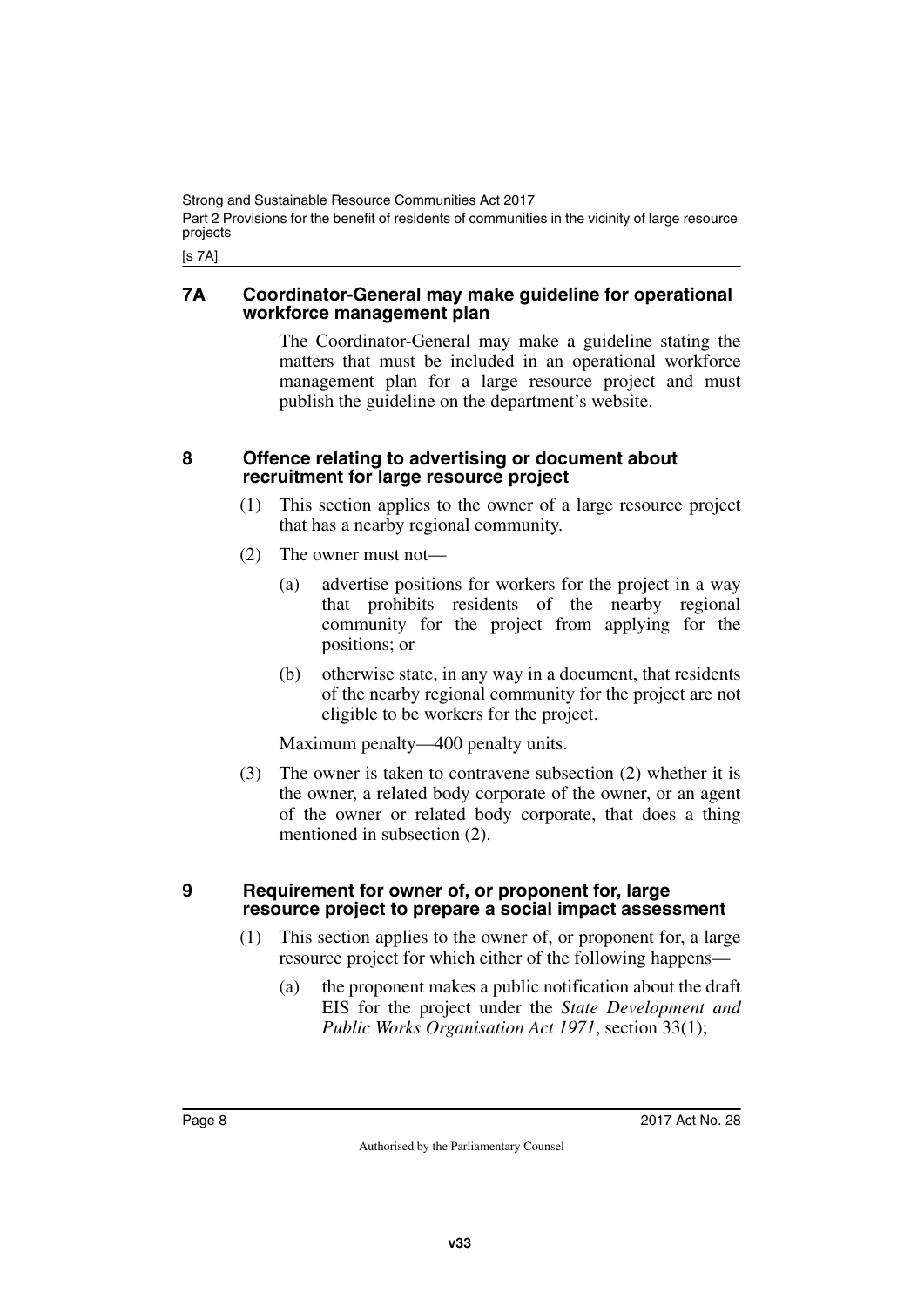[s 9]

- (b) the proponent publishes an EIS notice for the project under the *Environmental Protection Act 1994*, section 51(2)(b).
- (2) The owner or proponent must, as part of the EIS for the project, prepare a social impact assessment that—
	- (a) provides for the matters mentioned in subsection (3); and
	- (b) includes the matters stated in the guideline made under subsection (4).
- (3) The social impact assessment must provide for the following in relation to the project—
	- (a) community and stakeholder engagement;
	- (b) workforce management;
	- (c) housing and accommodation;
	- (d) local business and industry procurement;
	- (e) health and community well-being.
- (3A) For subsection (3)(b), the social impact assessment must provide for the recruitment of workers for the project in the following order of priority—
	- (a) workers from local and regional communities;
	- (b) workers who will live in regional communities.
	- (4) For the matters mentioned in subsection (3), the Coordinator-General must make a guideline stating the details that must be included in a social impact assessment and publish the guideline on the department's website.
	- (5) In preparing the social impact assessment under subsection (2), the owner or proponent must consult with the local government for the local government area in which the large resource project is situated.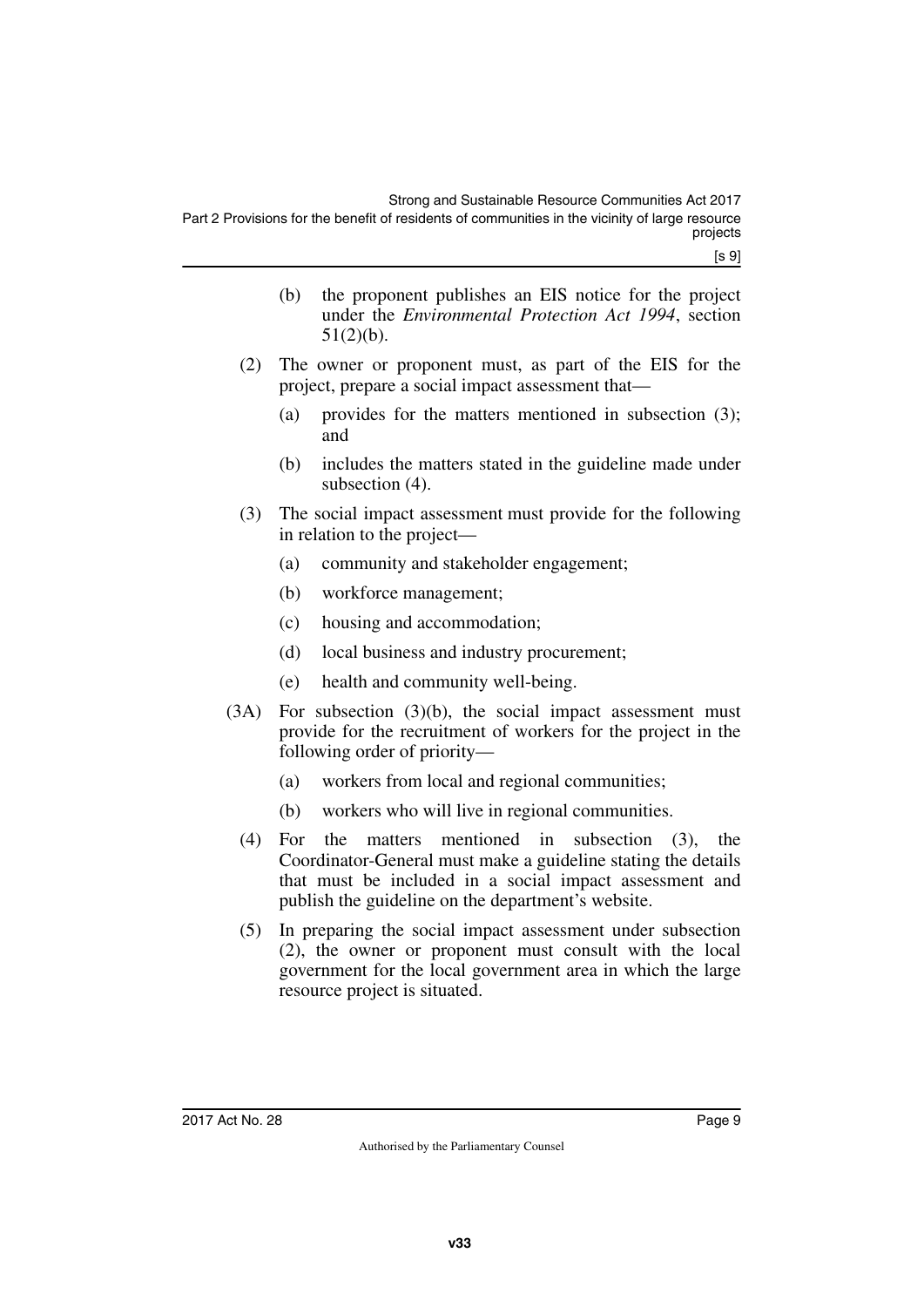[s 10]

#### <span id="page-11-1"></span><span id="page-11-0"></span>**10 Requirement for social impact assessment for large resource projects under the** *Environmental Protection Act 1994*

- (1) This section applies to the owner of, or proponent for, a large resource project for which an EIS notice has been published under the *Environmental Protection Act 1994*, section 51(2)(b) after the commencement.
- (2) For the following provisions of the *Environmental Protection Act 1994*, the chief executive of the department administering that Act may allow the EIS to proceed only if the Coordinator-General has advised that the social impact assessment for the project may proceed—
	- (a) sections 49 and 49A;
	- (b) sections 56A and 56AA.

#### <span id="page-11-3"></span><span id="page-11-2"></span>**11 Coordinator-General may state conditions to manage the social impact of large resource projects generally**

- (1) This section applies to a large resource project for which either of the following happens—
	- (a) a proponent makes a public notification about the draft EIS for the project under the *State Development and Public Works Organisation Act 1971*, section 33(1);
	- (b) a proponent publishes an EIS notice for the project under the *Environmental Protection Act 1994*, section 51(2)(b).
- (2) The Coordinator-General may, as part of evaluating the EIS for the project, state conditions to manage the social impact of the project.
- (3) If the Coordinator-General states a condition under subsection  $(2)$ —
	- (a) the stated condition is taken to be an enforceable condition for the project under the *State Development and Public Works Organisation Act 1971*, section 157A; and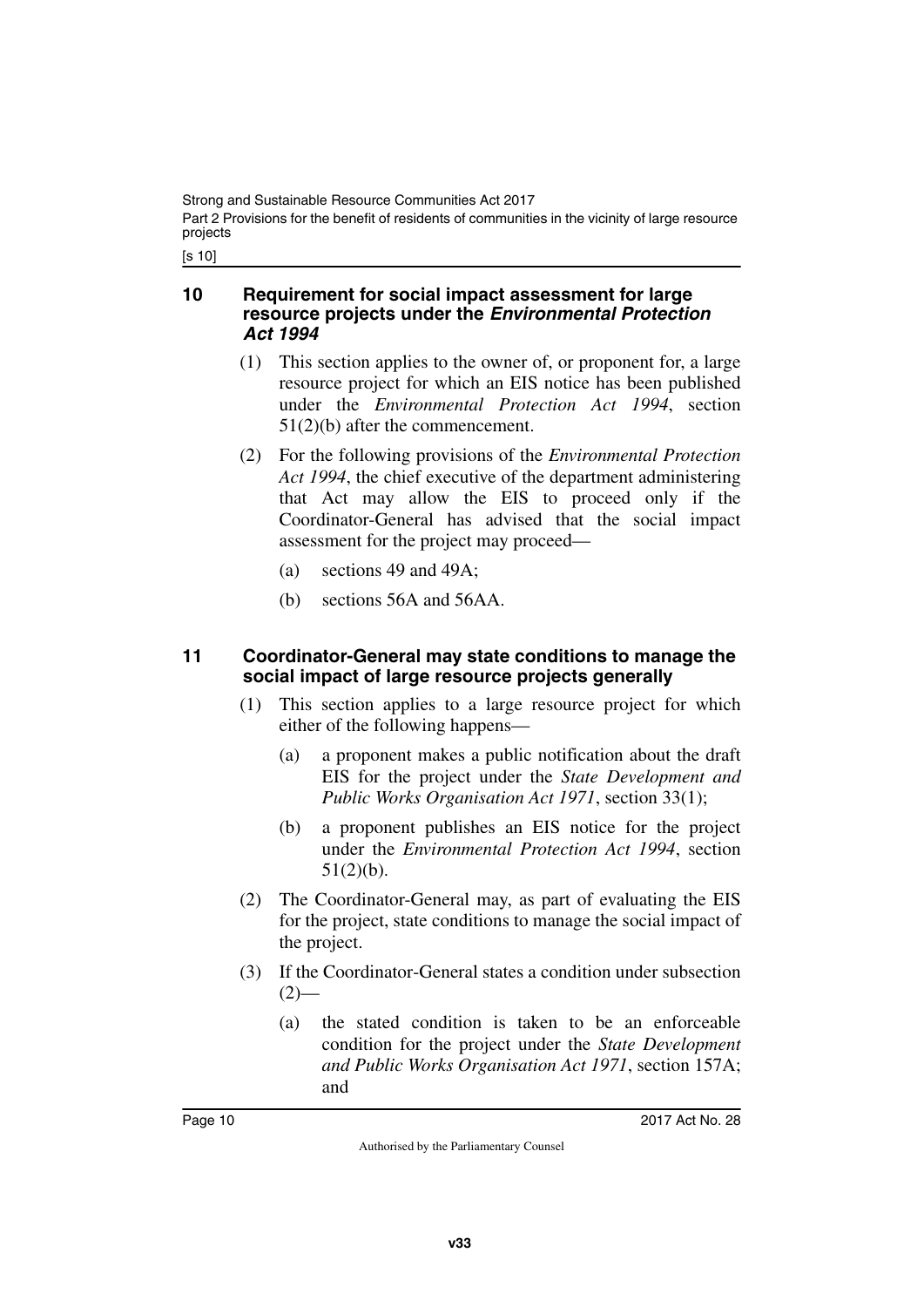- (b) the Coordinator-General must give a copy of the stated condition to—
	- (i) the proponent for the project; and
	- (ii) if the large resource project is a project for which the proponent has published an EIS notice under the *Environmental Protection Act 1994*, section 51(2)(b)—the chief executive of the department in which the *Environmental Protection Act 1994* is administered; and
- (c) the proponent for the project may apply to the Coordinator-General to change a stated condition; and
- (d) if the proponent makes an application under paragraph  $(c)$ —
	- (i) the *State Development and Public Works Organisation Act 1971*, part 4, division 3A, applies to the application; and
	- (ii) the application must be accompanied by the fee prescribed by regulation.
- (4) Except as provided in the *State Development and Public Works Organisation Act 1971*, part 7A, neither the Land Court nor the Planning and Environment Court has jurisdiction in relation to conditions stated under subsection (2).

#### <span id="page-12-1"></span><span id="page-12-0"></span>**12 Coordinator-General may nominate large resource project as a project for which persons employed during construction phase are workers for this Act**

The Coordinator-General, as part of evaluating the EIS for the project, must decide whether to nominate a large resource project as a project for which a person employed during the construction phase of the project is a worker for this Act.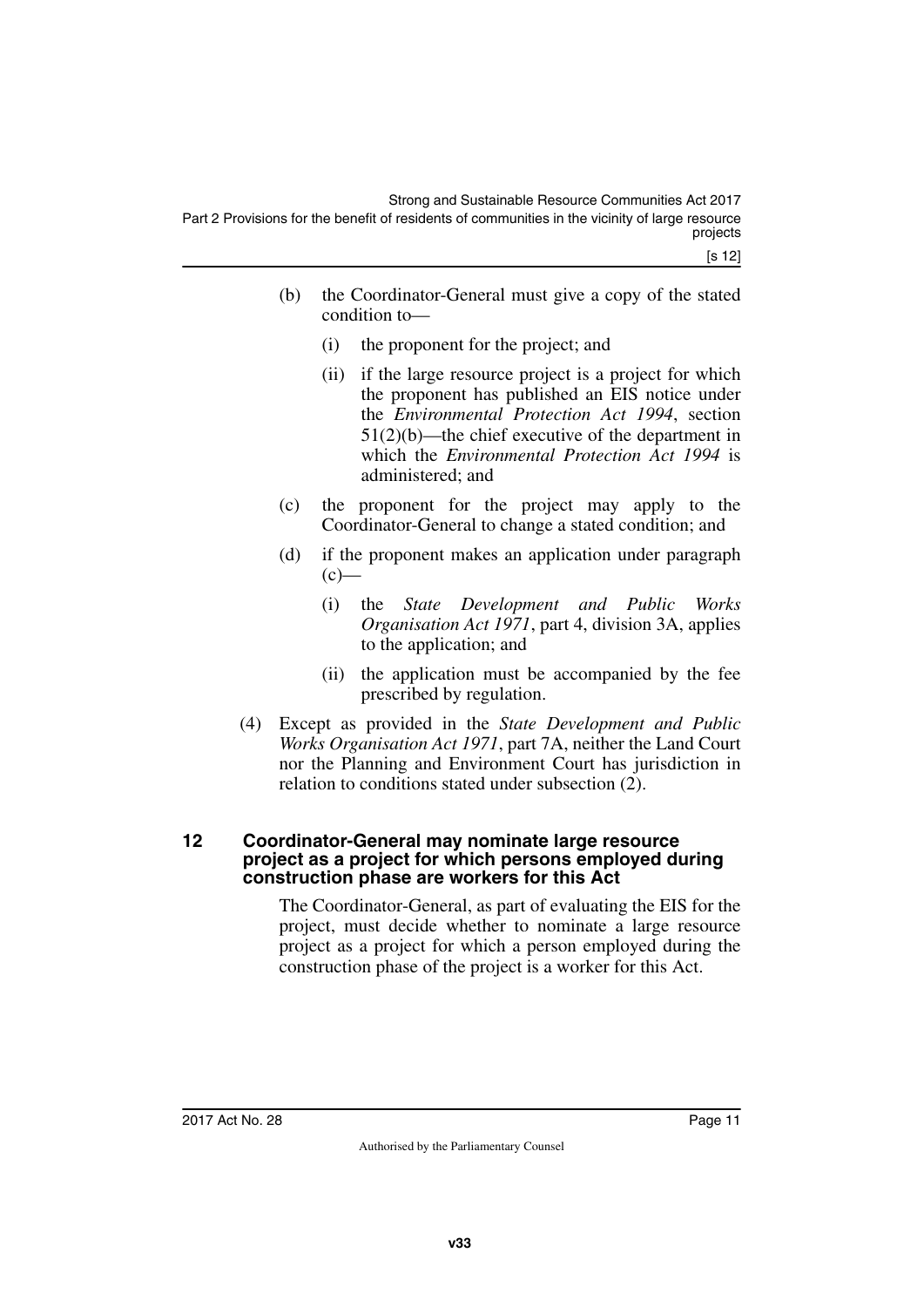[s 13]

#### <span id="page-13-1"></span><span id="page-13-0"></span>**13 Publication of details of nearby regional communities and large resource projects**

The Coordinator-General must publish the following on the department's website for each large resource project mentioned in section 6 or 8—

- (a) the name of each nearby regional community for the large resource project;
- (b) the name of the large resource project and the date the operational phase of the project started;
- (c) the name of the owner of the large resource project;
- (d) if the ownership of the large resource project changes, the name of the new owner, the previous owner and the date ownership changed;
- (e) if the project has been nominated under section 12, details of the nomination.

#### <span id="page-13-3"></span><span id="page-13-2"></span>**14 Owner of large resource project must advise Coordinator-General of particular matters**

The owner of a large resource project that has a nearby regional community must immediately give the Coordinator-General written notice of the following—

- (a) the start of the operational phase of the project, including the date it started;
- (b) any change of ownership of the project, including the name of the new owner, the previous owner and the date ownership changed.

### <span id="page-13-4"></span>**14A Coordinator-General may require relevant information**

<span id="page-13-5"></span>(1) The Coordinator-General may give a notice under this section to a person requiring the person to give the Coordinator-General information relevant to the administration or enforcement of this Act.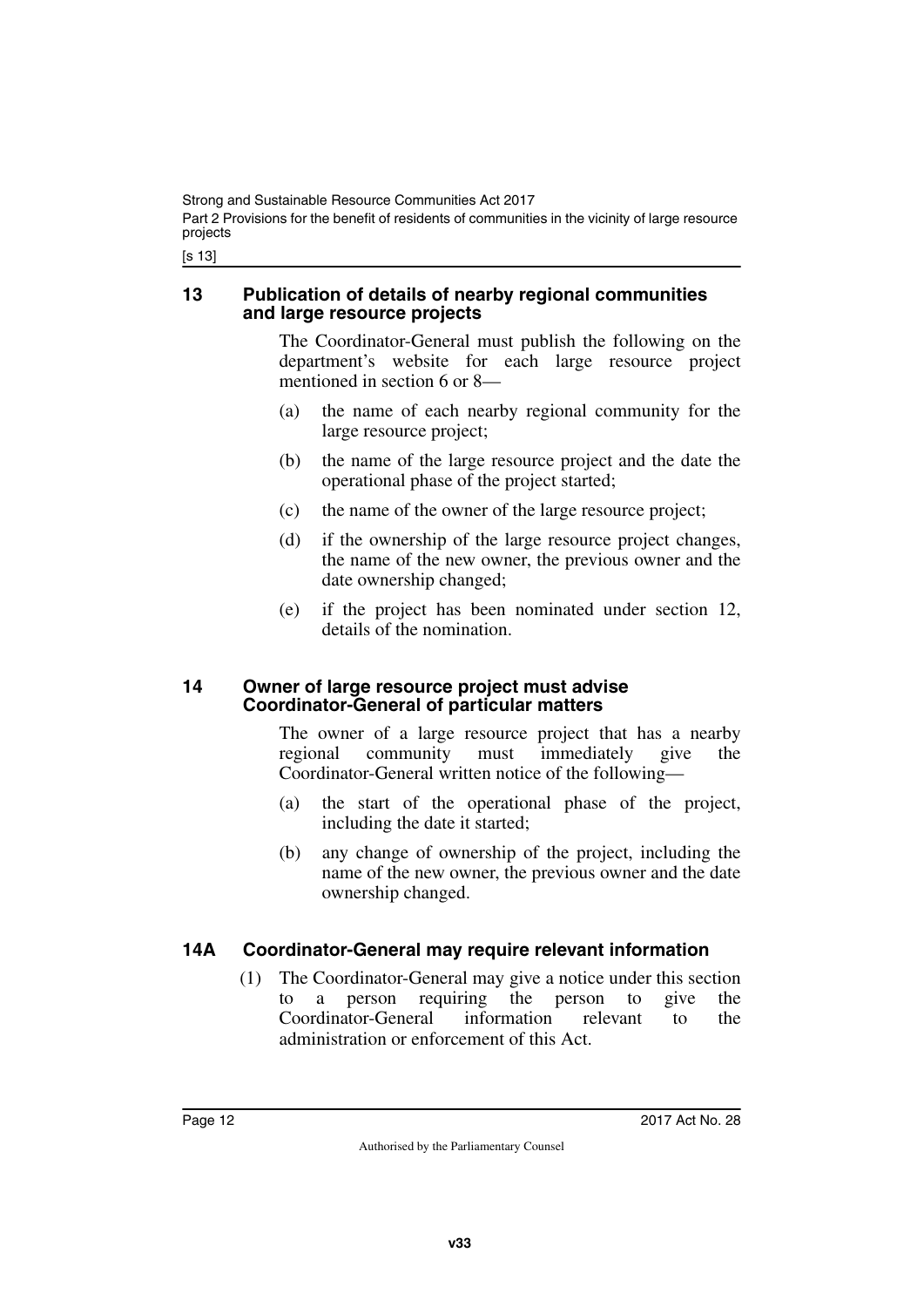- (2) The notice may be given only to a person the Coordinator-General suspects on reasonable grounds has knowledge of a matter, or has possession or control of a document dealing with a matter, for which the information is required.
- (3) The notice must—
	- (a) be in the approved form; and
	- (b) state the person to whom it is issued; and
	- (c) state the information required; and
	- (d) state the period within which the information is to be given to the Coordinator-General; and
	- (e) state the reasons the information is required.
- (4) A person given a notice under this section must comply with the notice unless the person has a reasonable excuse for not complying with it.

Maximum penalty—400 penalty units.

- (5) If the person is an individual, it is a reasonable excuse for the individual to fail to comply with the notice if complying with it might tend to incriminate the individual.
- (6) The person does not commit an offence against subsection (4) if the information sought by the Coordinator-General is not in fact relevant to the administration or enforcement of this Act.

#### <span id="page-14-1"></span><span id="page-14-0"></span>**14B Giving Coordinator-General a false or misleading document**

A person must not, in relation to the performance of the Coordinator-General's functions, give the Coordinator-General a document containing information the person knows is false or misleading in a material particular.

Maximum penalty—1,665 penalty units.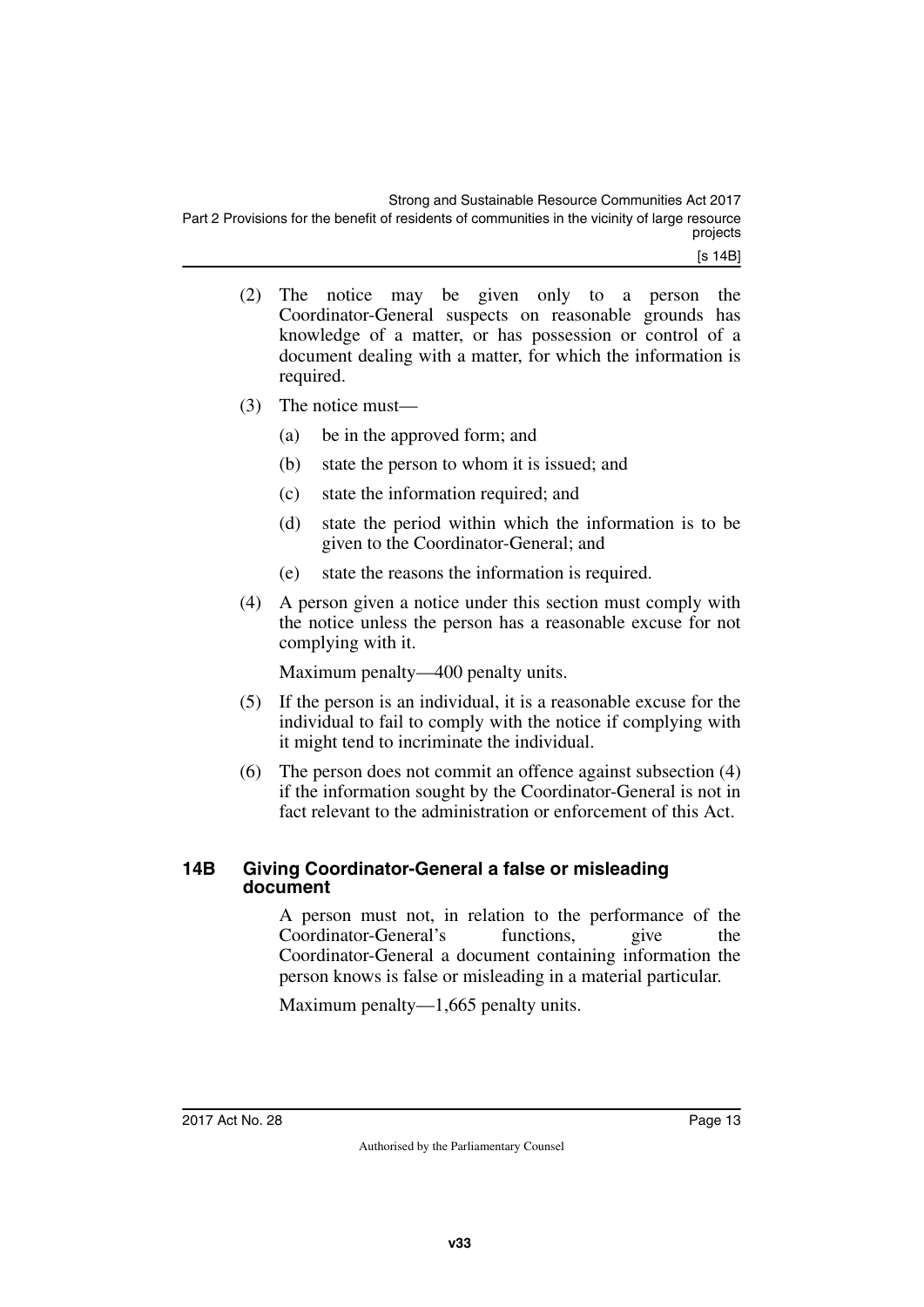#### [s 15]

### <span id="page-15-0"></span>**15 Regulation-making power**

- <span id="page-15-1"></span>(1) The Governor in Council may make regulations under this Act.
- <span id="page-15-3"></span>(2) A regulation may be made about the following—
	- (a) the fees payable under the Act;
	- (b) imposing a penalty for a contravention of a provision of a regulation of no more than 20 penalty units.

# <span id="page-15-2"></span>**Part 3 Amendment of Acts**

## <span id="page-15-4"></span>**Division 1 Amendment of this Act**

### <span id="page-15-6"></span>**16 Act amended**

<span id="page-15-7"></span><span id="page-15-5"></span>This division amends this Act.

## <span id="page-15-8"></span>**17 Amendment of long title**

<span id="page-15-11"></span><span id="page-15-9"></span>Long title, from ', and to amend' *omit.*

## <span id="page-15-10"></span>**Division 2 Amendment of Anti-Discrimination Act 1991**

#### <span id="page-15-12"></span>**18 Act amended**

<span id="page-15-15"></span><span id="page-15-13"></span>This division amends the *Anti-Discrimination Act 1991*.

## <span id="page-15-14"></span>**19 Insertion of new ch 5B**

After section 131A—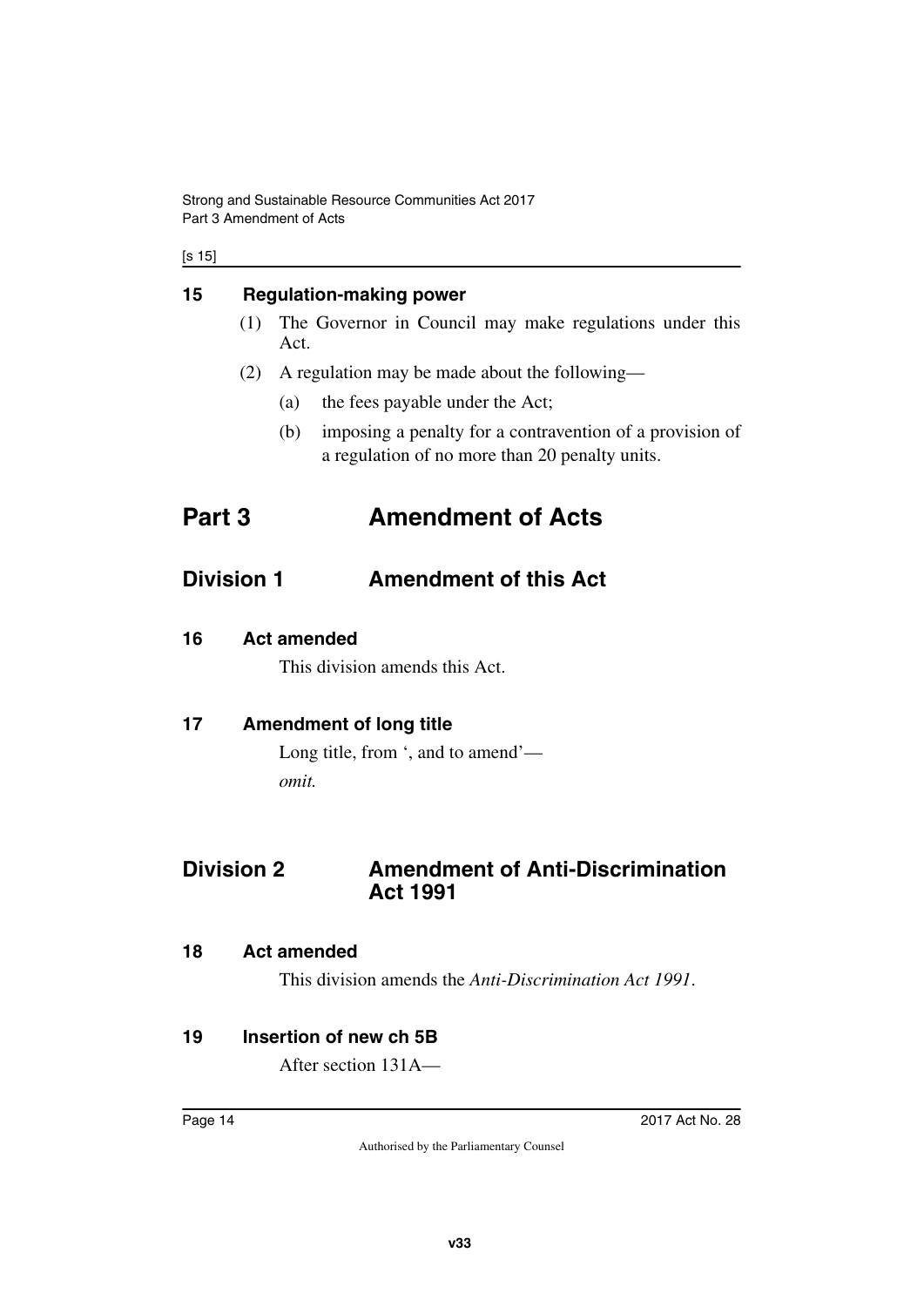[s 19]

*insert—*

# <span id="page-16-1"></span><span id="page-16-0"></span>**Chapter 5B Discrimination against residents of regional communities (complaint)**

### <span id="page-16-3"></span><span id="page-16-2"></span>**131B Definitions for chapter**

In this chapter—

*EIS* see the *Strong and Sustainable Resource Communities Act 2017*, schedule 1.

*fly-in fly-out worker*, for a large resource project, see the *Strong and Sustainable Resource Communities Act 2017*, schedule 1.

*large resource project* see the *Strong and Sustainable Resource Communities Act 2017*, schedule 1.

*nearby regional community*, for a large resource project, see the *Strong and Sustainable Resource Communities Act 2017*, schedule 1.

*owner*, of a large resource project, see the *Strong and Sustainable Resource Communities Act 2017*, schedule 1.

*principal contractor* see the *Strong and Sustainable Resource Communities Act 2017*, schedule 1.

*recruitment process*, for a large resource project, means any process for considering and selecting a person for employment for the project.

*related body corporate* see the *Corporations Act*, section 50.

*resident*, of a nearby regional community, see the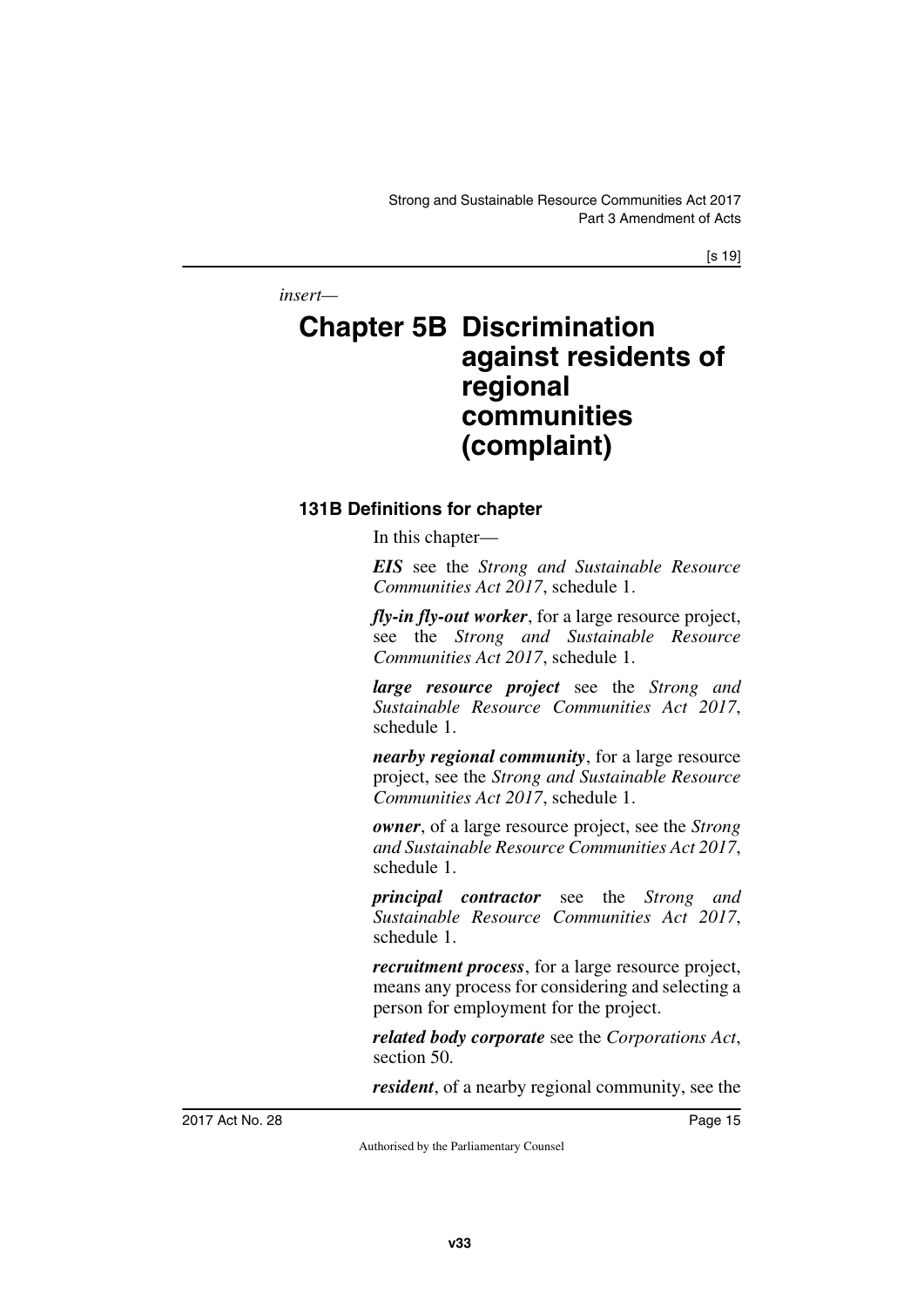[s 19]

*Strong and Sustainable Resource Communities Act 2017*, schedule 1.

*resource project* has the meaning given in the *Environmental Protection Act 1994*, section 112.

*worker*, for a large resource project, see the *Strong and Sustainable Resource Communities Act 2017*, schedule 1.

#### <span id="page-17-1"></span><span id="page-17-0"></span>**131C Prohibition on discrimination against persons in nearby regional communities in relation to work on large resource projects**

- (1) This section applies to the owner, or the principal contractor, of a large resource project that has a nearby regional community.
- (2) The owner or principal contractor must not—
	- (a) discriminate against a resident of the nearby regional community when recruiting workers for the project; or
	- (b) discriminate against a worker by terminating the worker's employment because the worker is, or becomes, a resident of the nearby regional community and chooses to travel to the project other than as a fly-in fly-out worker.
- (3) The owner is taken to contravene subsection (2) whether it is the owner, a related body corporate of the owner, or an agent of the owner or related body corporate, that discriminates against a resident or worker.
- (4) The principal contractor is taken to contravene subsection (2) whether it is the principal contractor, a related body corporate of the principal contractor, or an agent of the principal contractor or related body corporate, that discriminates against a resident or worker.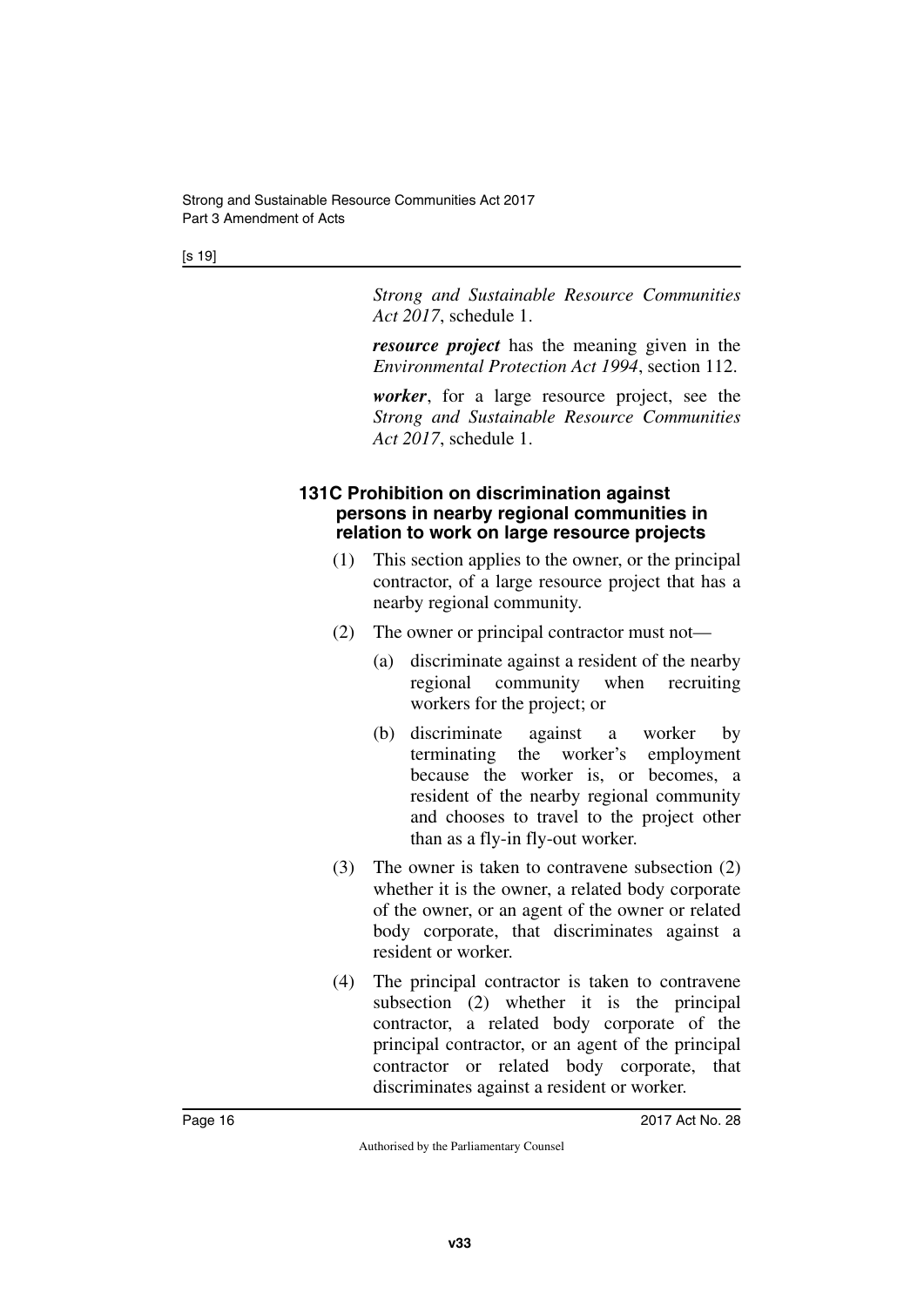- (5) For subsections  $(2)(a)$ ,  $(3)$  and  $(4)$ , a person is taken to discriminate against a resident of the nearby regional community if—
	- (a) the person is recruiting workers for the project; and
	- (b) the resident is not offered work on the project, or is disadvantaged in the recruitment process for the project, because of being a resident of the nearby regional community.
- (6) If the principal contractor contravenes this section, both the owner and principal contractor are jointly and severally civilly liable for the contravention, and a proceeding under the Act may be taken against either or both of them.

### <span id="page-18-1"></span><span id="page-18-0"></span>**131D Provisions of this Act that do not apply for this chapter**

Sections 9, 10, 11, 124, 132, 133, 204 and 205 do not apply for this chapter.

## <span id="page-18-2"></span>**131E Burden of proof—general principle**

- <span id="page-18-3"></span>(1) For this chapter, it is for the complainant to prove, on the balance of probabilities, that the respondent contravened a provision of the chapter.
- (2) However, this section applies subject to section 131F.

#### <span id="page-18-5"></span><span id="page-18-4"></span>**131F Reason for action to be presumed unless proved otherwise**

(1) This section applies if a complaint about discrimination under this chapter alleges that—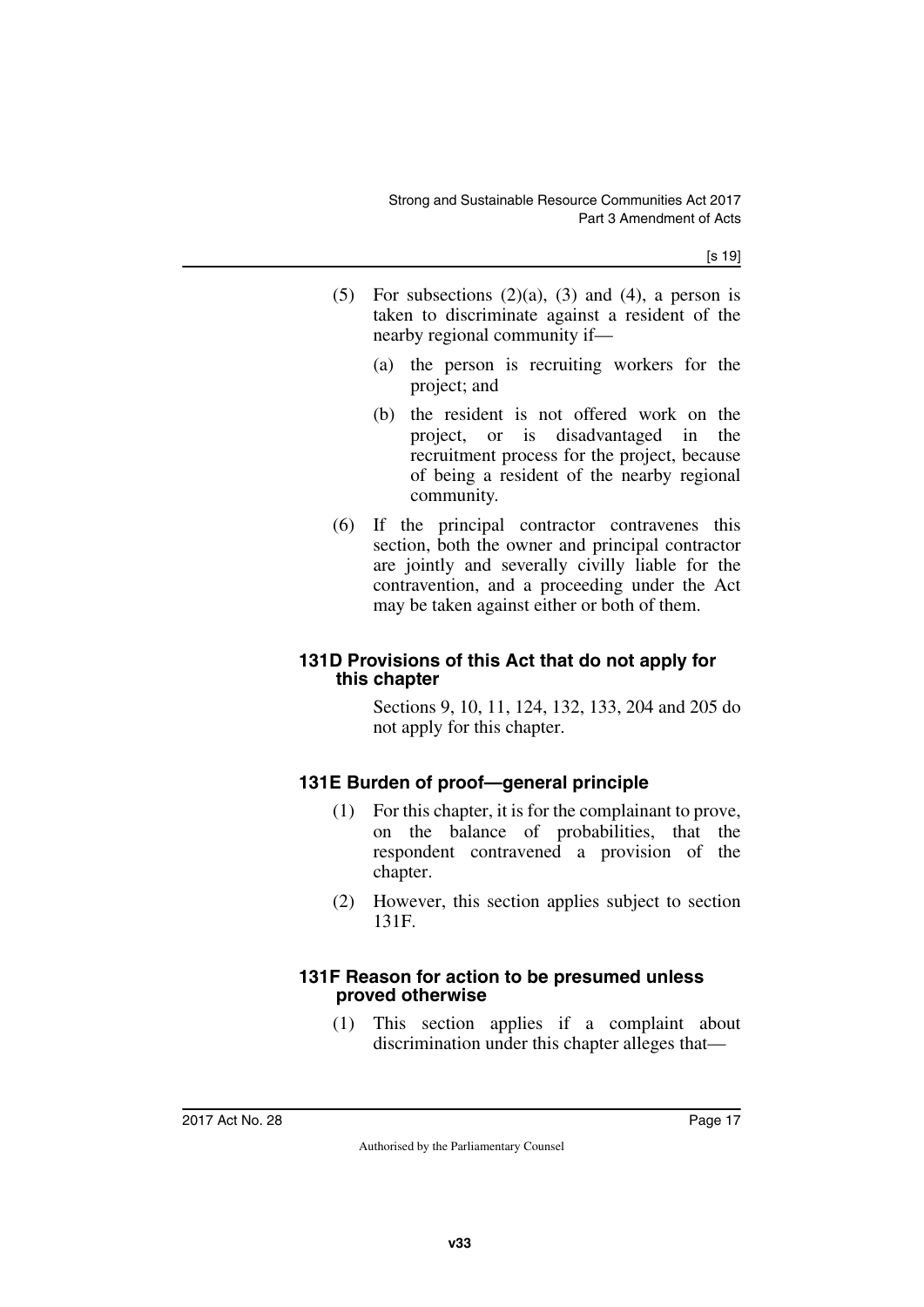- (a) the complainant was not offered work during recruitment for a large resource project because the complainant was a resident of a nearby regional community for the project; or
- (b) the complainant's employment on a large resource project was terminated because the complainant was, or became, a resident of a nearby regional community for the project and chose to travel to the project other than as a fly-in fly-out worker.
- (2) It is presumed the action mentioned in subsection  $(1)(a)$  or  $(b)$  was taken for the alleged reason, unless the respondent proves otherwise.

## <span id="page-19-1"></span><span id="page-19-0"></span>**131G Evidentiary aid**

In a proceeding about discrimination mentioned in section 131C, the matters published under the *Strong and Sustainable Resource Communities Act 2017*, section 13 are evidence of the matters.

## <span id="page-19-2"></span>**20 Amendment of schedule (Dictionary)**

<span id="page-19-3"></span>Schedule—

*insert—*

*EIS*, for chapter 5B, see section 131B.

*fly-in fly-out worker*, for a large resource project, for chapter 5B, see section 131B.

*large resource project*, for chapter 5B, see section 131B.

*nearby regional community*, for a large resource project, for chapter 5B, see section 131B.

*owner*, of a large resource project, for chapter 5B, see section 131B.

*principal contractor*, for chapter 5B, see section 131B.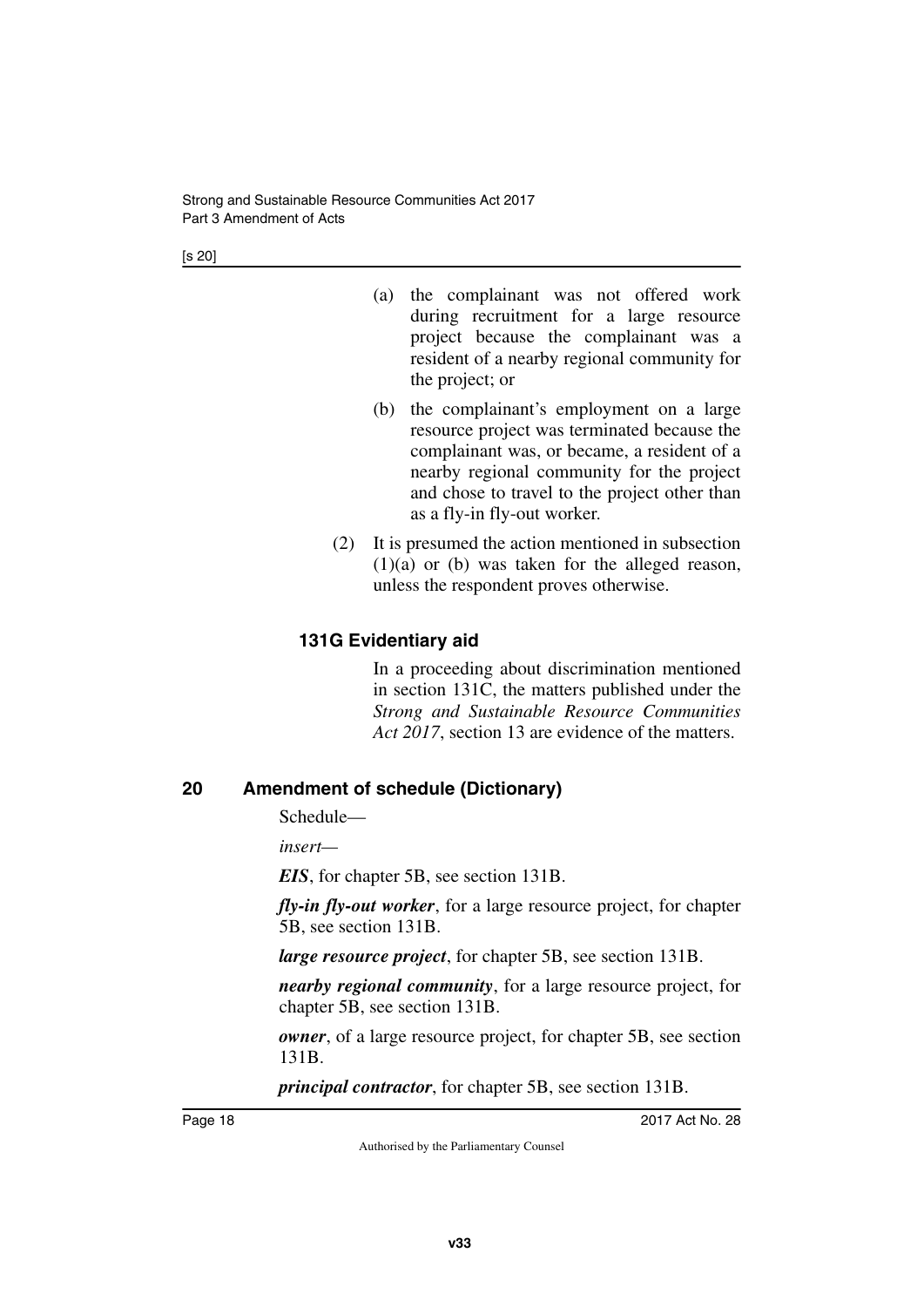*recruitment process*, for a large resource project, for chapter 5B, see section 131B.

*related body corporate*, for chapter 5B, see section 131B.

*resident*, of a nearby regional community, for chapter 5B, see section 131B.

*resource project*, for chapter 5B, see section 131B.

<span id="page-20-1"></span>*worker*, for a large resource project, for chapter 5B, see section 131B.

## <span id="page-20-0"></span>**Division 3 Amendment of Mineral Resources Act 1989**

#### <span id="page-20-2"></span>**21 Act amended**

<span id="page-20-5"></span><span id="page-20-3"></span>This division amends the *Mineral Resources Act 1989*.

### <span id="page-20-4"></span>**22 Amendment of s 6 (Meaning of** *mineral***)**

Section  $6(2)(f)$  and  $(3)(c)$ —

*insert—*

*Note—*

See chapter 12, part 4A for the moratorium relating to mineral (f).

#### <span id="page-20-7"></span><span id="page-20-6"></span>**23 Amendment of s 197 (Application for renewal of mineral development licence)**

Section 197(3), definition *renewal period*, paragraph (a), 'permit'—

*omit, insert—*

licence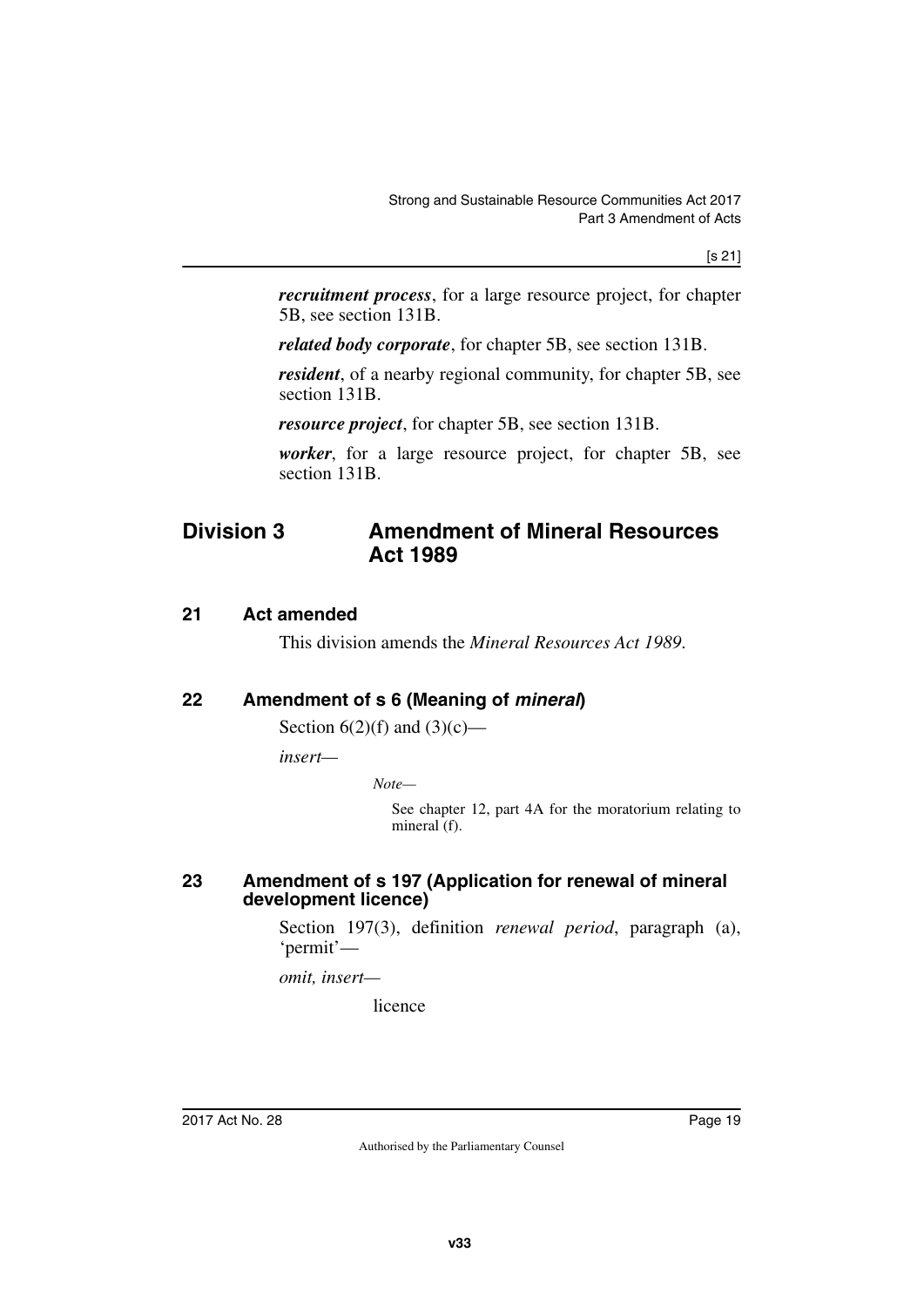[s 24]

# <span id="page-21-1"></span><span id="page-21-0"></span>**24 Amendment of s 208 (Adding other minerals to licence)** Section 208(3A)—

<span id="page-21-3"></span>*omit.*

### <span id="page-21-2"></span>**25 Amendment of s 232 (Eligible person may apply for mining lease)**

Section 232(2)—

<span id="page-21-5"></span>*omit.*

### <span id="page-21-4"></span>**26 Amendment of s 334J (Access rights for particular activities)**

(1) Section 334J(1)(a), 'section 391B'—

*omit, insert—*

the Common Provisions Act, section 55

(2) Section 334J(5), definition *rest of this Act*, from 'other than'—

*omit, insert—*

, other than this part, and the Common Provisions Act.

#### <span id="page-21-7"></span><span id="page-21-6"></span>**27 Amendment of s 334ZE (Persons who may apply for, or be granted, a mining tenement for land in the area of MDLA364)**

Section 334ZE(2), 'section 232(1)'—

*omit, insert—*

section 232

#### <span id="page-21-9"></span><span id="page-21-8"></span>**28 Amendment of s 334ZF (Persons who may apply for, or be granted, a mining tenement for particular land in the area of SL12/42239)**

Section 334ZF(2), 'section 232(1)'—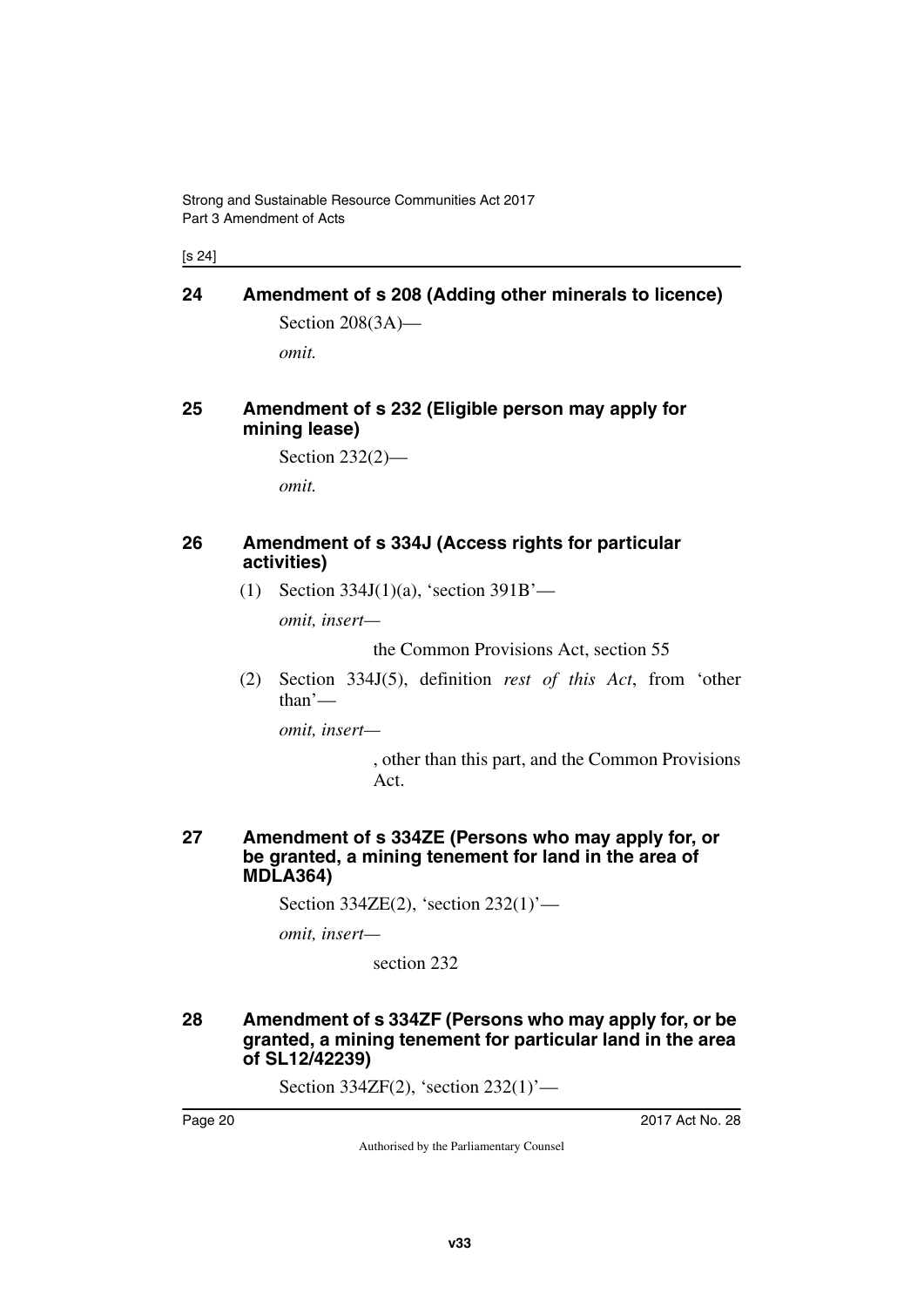[s 29]

*omit, insert—*

<span id="page-22-3"></span>section 232

#### <span id="page-22-0"></span>**29 Insertion of new ch 12, pt 4A**

<span id="page-22-1"></span>Chapter 12—

*insert—*

## <span id="page-22-2"></span>**Part 4A Moratorium relating to mineral (f)**

<span id="page-22-4"></span>**Division 1 Preliminary**

#### <span id="page-22-6"></span>**334ZJA Purpose of part**

<span id="page-22-7"></span><span id="page-22-5"></span>This part provides for matters relating to a moratorium for mineral (f).

### <span id="page-22-8"></span>**334ZJB Relationship with other provisions**

- <span id="page-22-9"></span>(1) This part applies despite any other provision of this Act or a mineral (f) development licence.
- (2) This part does not suspend, limit or otherwise affect rights or obligations of the holder of a mineral (f) development licence under—
	- (a) a relevant environmental condition for the licence; or
	- (b) the Environmental Protection Act; or
	- (c) the Petroleum and Gas (Production and Safety) Act, chapter 3; or
	- (d) another Act relating to mining tenements.

#### <span id="page-22-10"></span>**334ZJC Inconsistency with other provisions**

<span id="page-22-11"></span>If a provision of this part is inconsistent with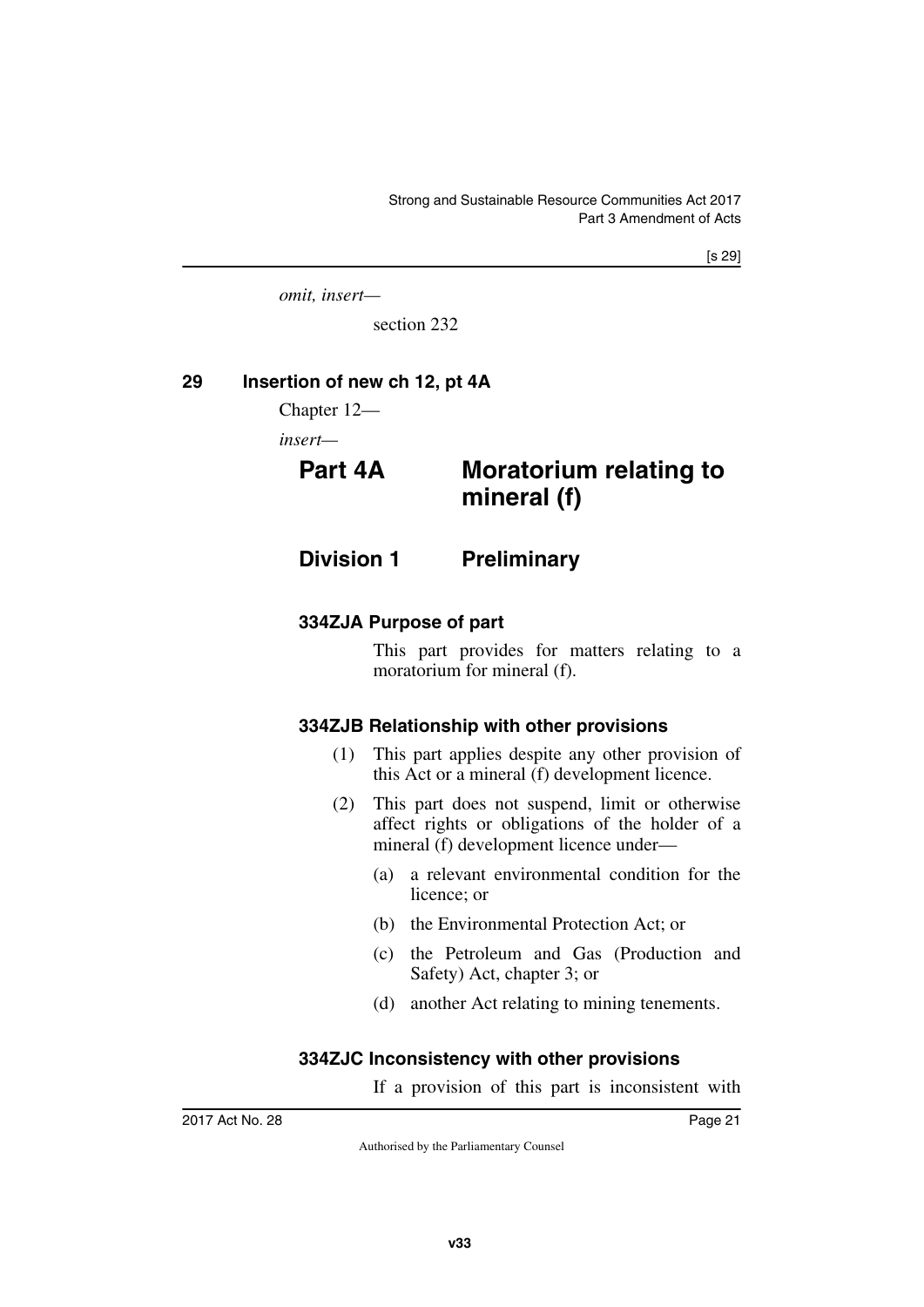[s 29]

<span id="page-23-1"></span>another provision of this Act, the provision of this part applies instead of the other provision to the extent of the inconsistency.

## <span id="page-23-0"></span>**Division 2 Activities for mineral (f)**

## <span id="page-23-2"></span>**334ZJD Prohibitions relating to mineral (f)**

- <span id="page-23-3"></span>(1) A person may not apply for—
	- (a) the renewal of a mineral (f) development licence under section 197; or
	- (b) approval to add mineral (f) to a mineral development licence under section 208; or
	- (c) a mining lease for mineral (f) under section 232; or
	- (d) approval to mine mineral (f) under section 298.
- (2) The Minister must not—
	- (a) renew a mineral (f) development licence under section 197A; or
	- (b) approve an application to add mineral (f) to a mineral development licence under section 208; or
	- (c) grant a mining lease for mineral (f) under section 234; or
	- (d) approve an application to mine mineral (f) under section 298.
- (3) This section does not apply to the renewal of a mineral (f) development licence under section 334ZJG .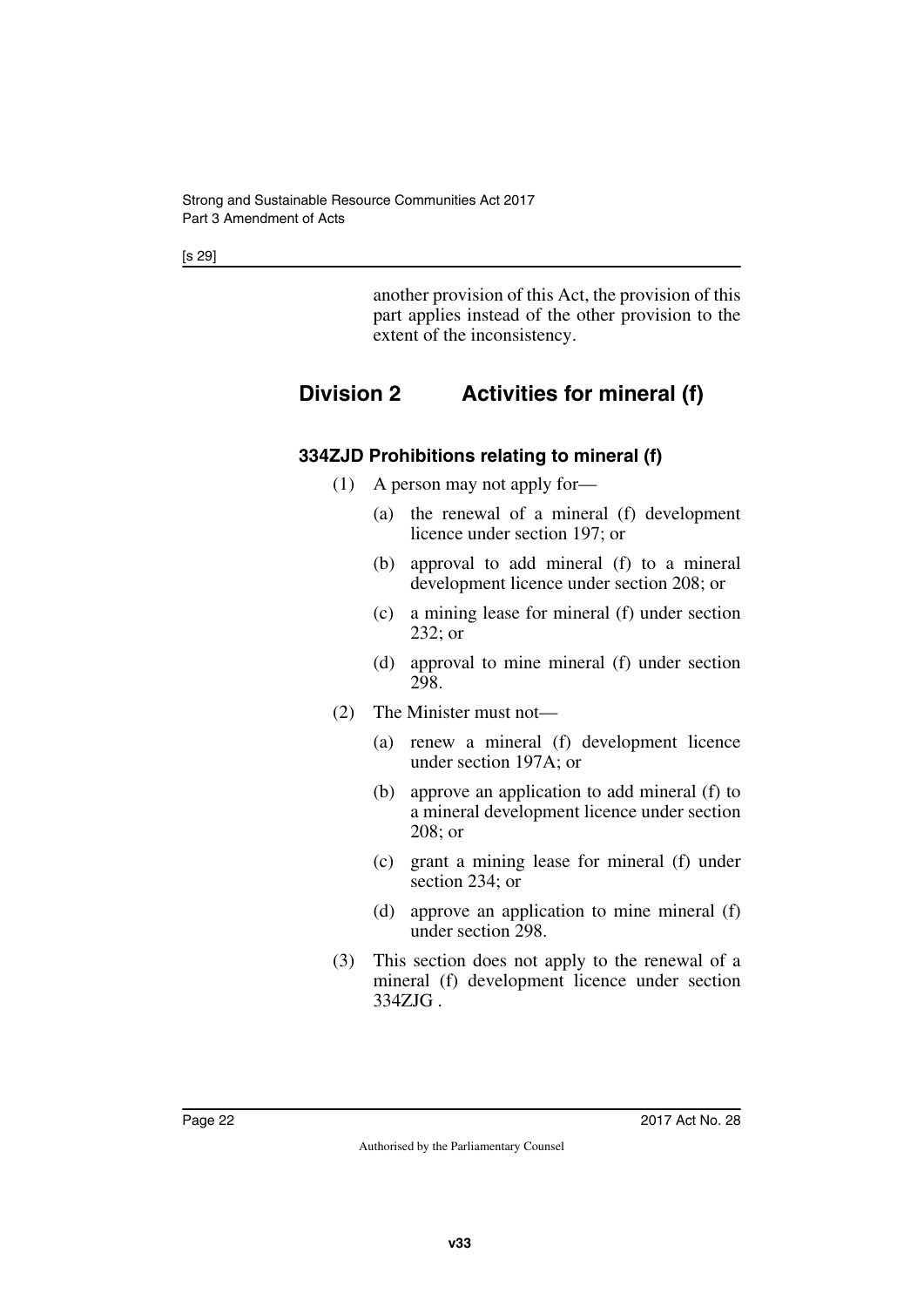[s 29]

#### <span id="page-24-1"></span><span id="page-24-0"></span>**334ZJE Activities under mineral (f) development licence**

- (1) Any activity relating to mineral (f) under a mineral (f) development licence, other than rehabilitation activities, is not authorised to be carried out under this Act or any other Act relating to mining.
- (2) *Rehabilitation activities* are—
	- (a) carrying out—
		- (i) rehabilitation or environmental management required under any relevant environmental requirement under the Environmental Protection Act; or
		- (ii) environmental monitoring; or

*Example—*

monitoring air, ecology, fauna, hydrology, soil or water

- (iii) decommissioning activities that demonstrate the gas production process within a coal seam has stopped; or
- (iv) improvement restoration for the mineral (f) development licence; or
- (v) care and maintenance of disturbed areas; or
- (b) maintaining, moving or removing equipment, machinery or plant; or
- (c) any other activity that is reasonably necessary for, or incidental to, carrying out an activity mentioned in paragraph (a) or (b).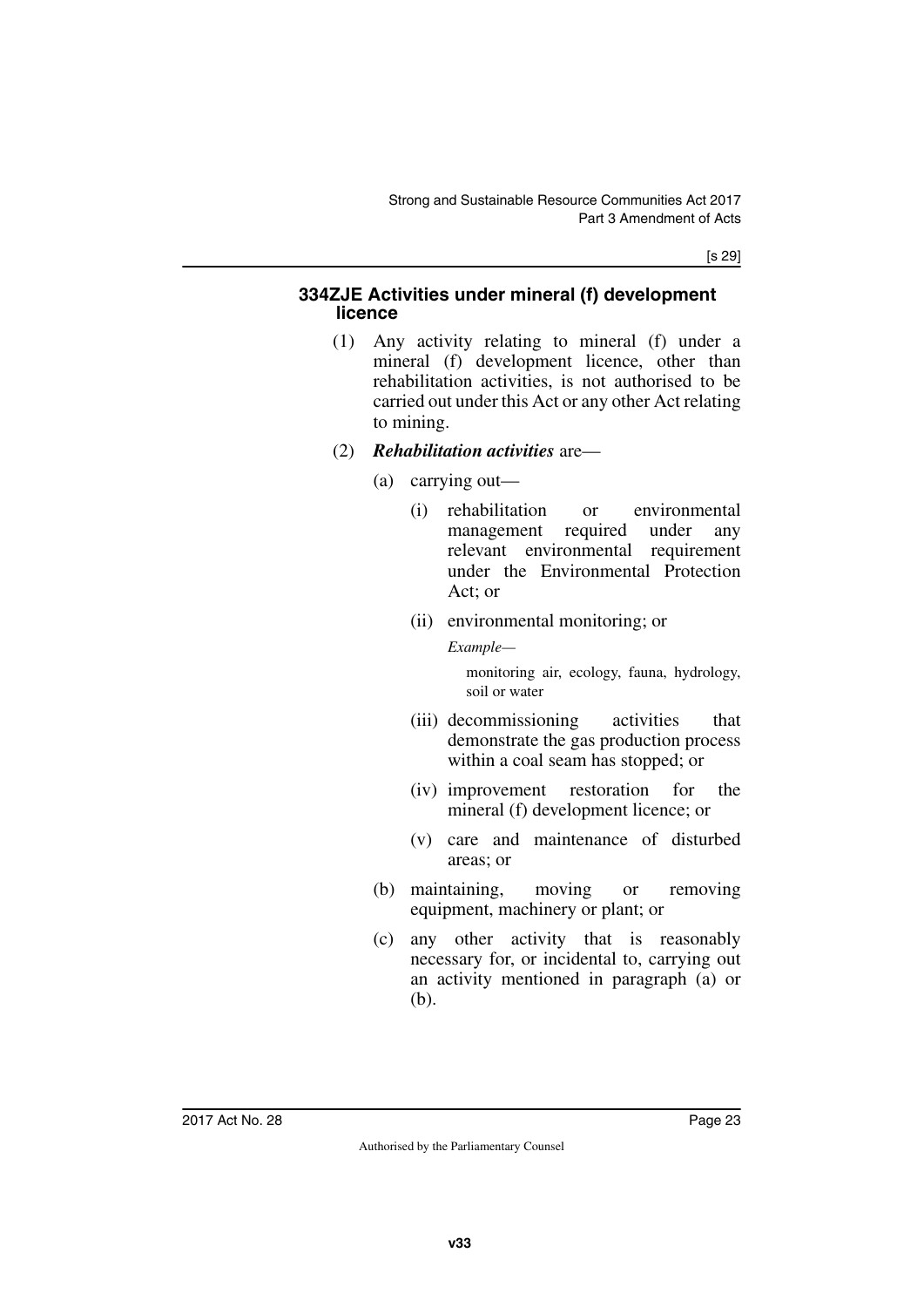#### <span id="page-25-1"></span><span id="page-25-0"></span>**334ZJF Obligations under mineral (f) development licence**

- (1) This section applies if the Minister is satisfied a mineral (f) development licence authorises only rehabilitation activities.
- (2) The Minister may, by written notice given to the holder of the licence—
	- (a) waive the holder's rent obligation for all or part of the term of the licence; or
	- (b) waive or reduce another obligation of the holder in relation to mineral (f) for all or part of the term of the licence.
- (3) In this section—

*obligation* means an obligation under—

- (a) this Act; or
- (b) a condition of the licence.

<span id="page-25-3"></span>*rent obligation* means the obligation to pay rental on the licence.

#### <span id="page-25-2"></span>**334ZJG Automatic renewal of mineral (f) development licence**

- (1) This section applies to a mineral (f) development licence to the extent the licence relates to rehabilitation activities.
- (2) The licence is taken to be renewed in relation to the rehabilitation activities, for the same term and on the same conditions, from the day after the licence's expiry day.

## <span id="page-25-4"></span>**30 Amendment of s 363 (Substantive jurisdiction)**

<span id="page-25-5"></span>Section 363(2)(ha), at the end—

*insert—*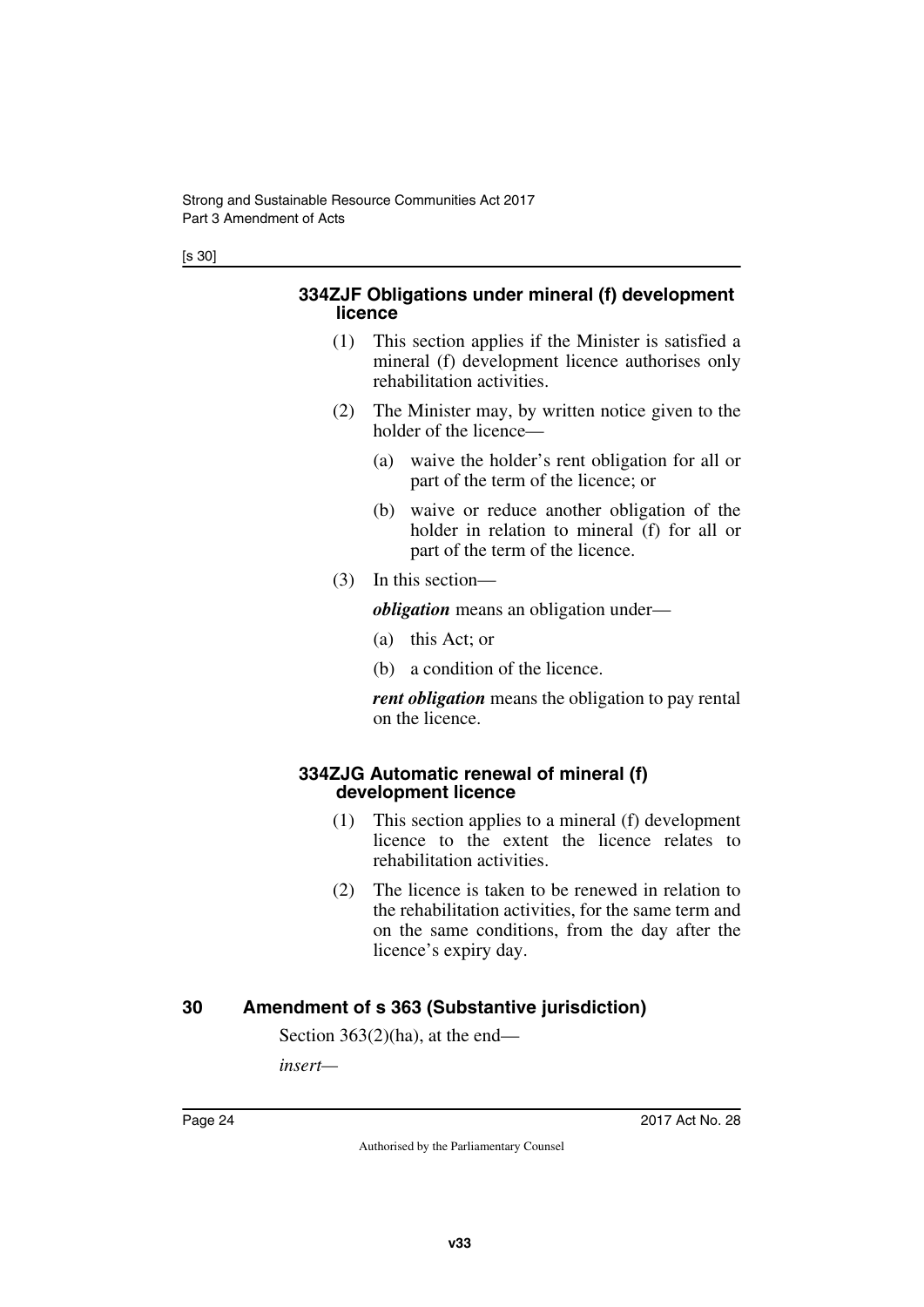and

### <span id="page-26-0"></span>**31 Amendment of sch 2 (Dictionary)**

<span id="page-26-1"></span>(1) Schedule 2, definitions *application transfer*, first mention, *conduct and compensation agreement*, first mention, *rehabilitation activities* and *restricted land*, second mention—

*omit.*

(2) Schedule 2—

*insert—*

*mineral (f) development licence* means a mineral development licence for mineral (f), whether or not the licence is also for other minerals.

#### *rehabilitation activities*—

- (a) for chapter 12, part 4A—see section 334ZJE (2); or
- (b) for chapter 13, part 4—see section 344.
- (3) Schedule 2, definition *advanced activity*, 'section 7A' *omit, insert—*

#### section 7B

(4) Schedule 2, definition *preliminary activity*, 'section 7B' *omit, insert—*

#### section 7A

(5) Schedule 2, definition *proposed lease area*, 'section 232(1)' *omit, insert—*

#### section 232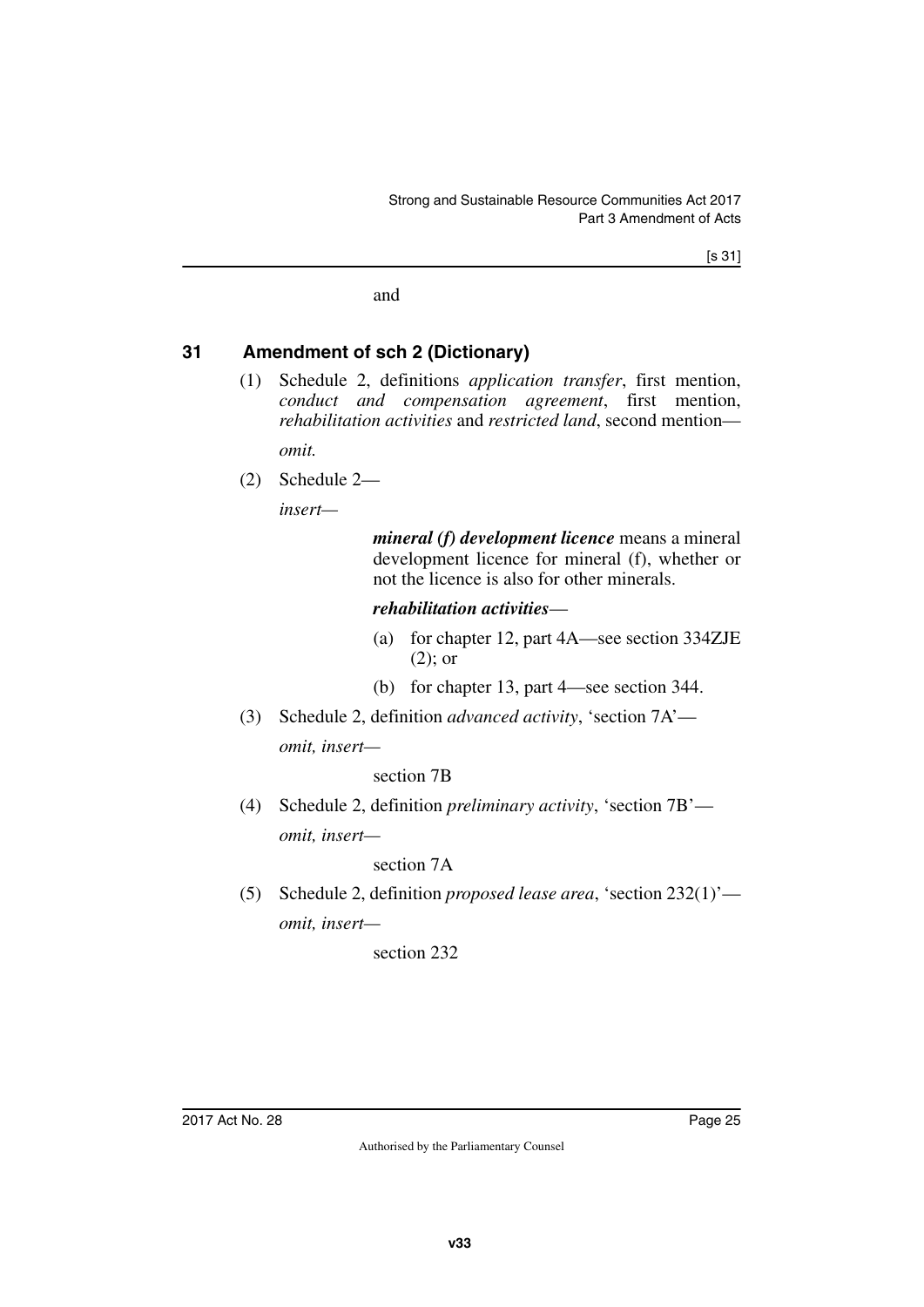<span id="page-27-0"></span>Schedule 1

# **Schedule 1 Dictionary**

section 5

<span id="page-27-1"></span>*agent*, of an owner or a related body corporate of an owner, means a person who has actual, implied or ostensible authority to act on behalf of the owner or related body corporate.

*EIS* means an environmental impact statement under—

- (a) the *Environmental Protection Act 1994*; or
- (b) the *State Development and Public Works Organisation Act 1971.*

*fly-in fly-out worker*, for a large resource project, means a worker who travels to the project by aeroplane, or another means, from a place that is not a nearby regional community for the project to work on the operational phase of the project.

*large resource project* means a resource project—

- (a) for which an EIS is required; or
- (b) that holds a site-specific environmental authority under the *Environmental Protection Act 1994* and—
	- (i) has, or is projected to have, a workforce of 100 or more workers; or
	- (ii) has a smaller workforce decided by the Coordinator-General and notified in writing by the Coordinator-General to the owner of the project.

*mineral* see the *Mineral Resources Act 1989*, section 6.

*mining lease* means a lease granted under the *Mineral Resources Act 1989.*

*nearby regional community*, for a large resource project, means a town, the name of which is published on the department's website under section 13—

(a) any part of which is within—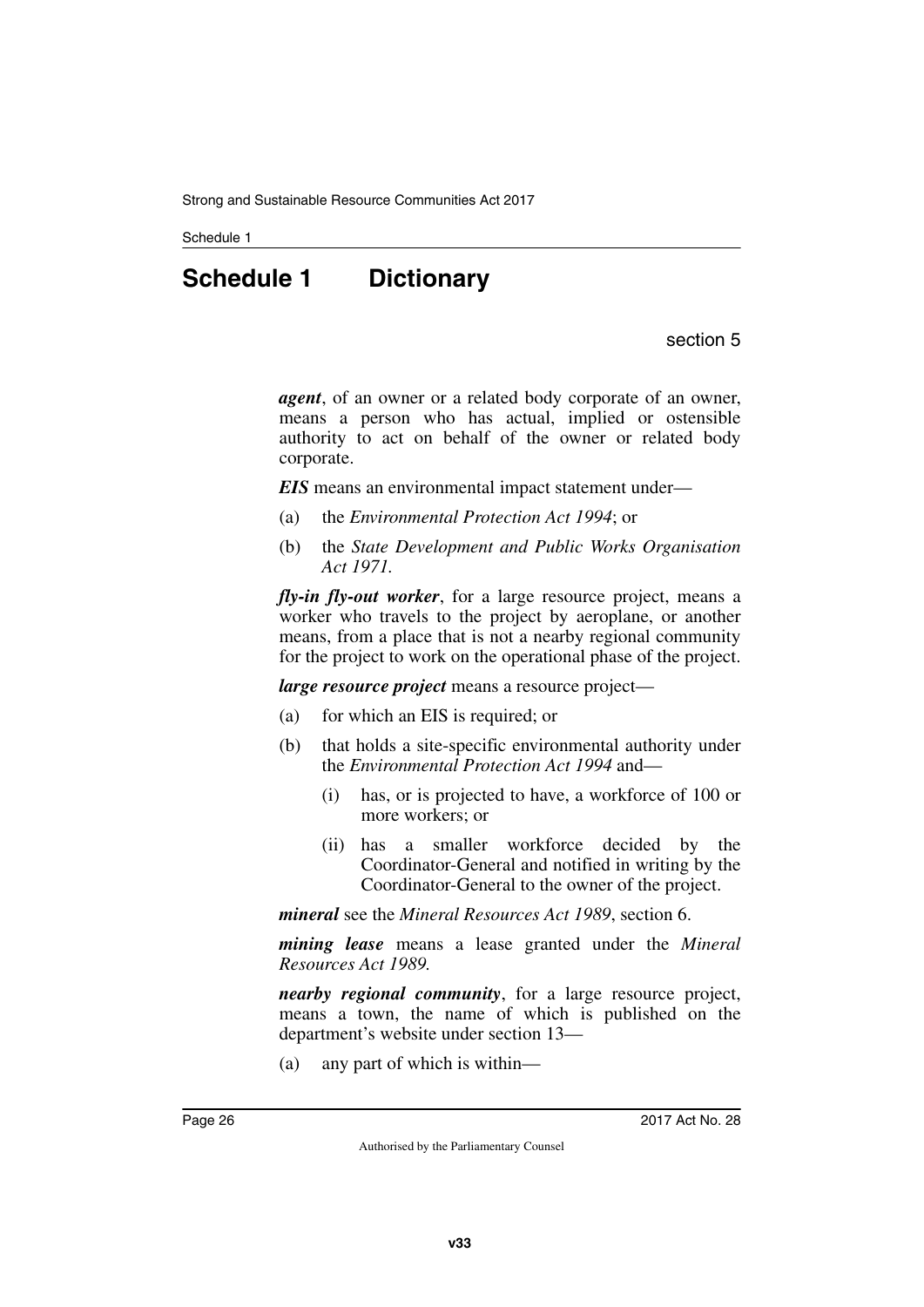Schedule 1

- (i) a 125km radius of the main access to the project; or
- (ii) a greater or lesser radius decided by the Coordinator-General and notified in writing by the Coordinator-General to the owner of the project; and
- (b) that has a population of more than—
	- (i) 200 people; or
	- (ii) a smaller population decided by the Coordinator-General and notified in writing by the Coordinator-General to the owner of the project.

*operational phase*, of a large resource project, means the period from the start to the end of production of coal, a mineral or petroleum for the project.

*owner*, of a large resource project, means the person who holds the mining lease or petroleum lease for the project.

*petroleum* see the *Petroleum and Gas (Production and Safety) Act 2004*, section 10.

*petroleum lease* means a lease granted under the *Petroleum Act 1923* or the *Petroleum and Gas (Production and Safety) Act 2004.*

*principal contractor*, of a large resource project, means the person that operates all or a significant part of the large resource project for the owner of the project.

*related body corporate* see the Corporations Act, section 50.

*resident*, of a nearby regional community, means a person whose principal place of residence is in the nearby regional community.

*resource project* has the meaning given in the *Environmental Protection Act 1994*, section 112.

*social impact*, of a large resource project, means the potential positive and negative impacts of the project on the social environment of communities affected by the project.